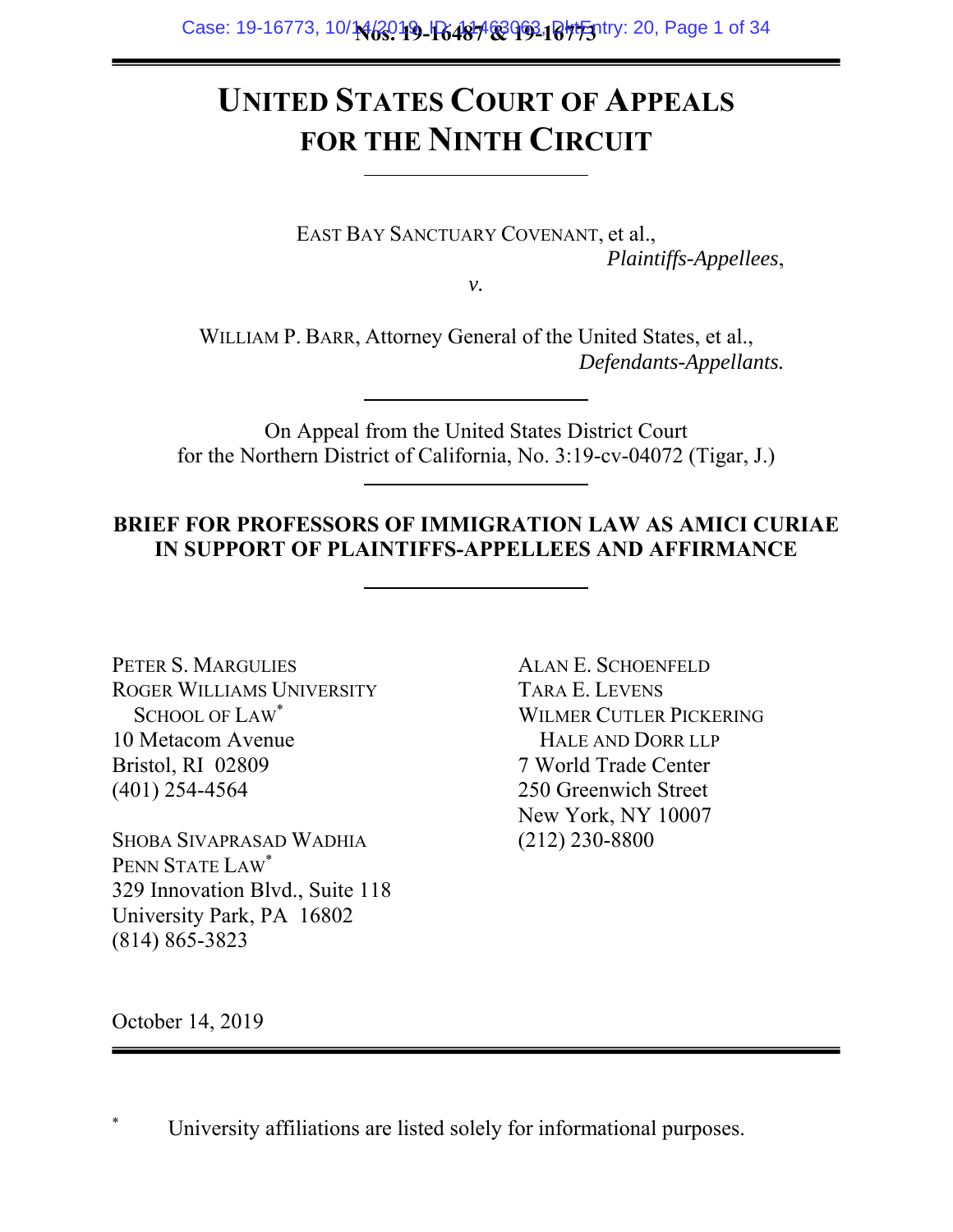## **TABLE OF CONTENTS**

|                |                 | Page                                                                                                                     |  |  |
|----------------|-----------------|--------------------------------------------------------------------------------------------------------------------------|--|--|
|                |                 |                                                                                                                          |  |  |
|                |                 |                                                                                                                          |  |  |
|                |                 |                                                                                                                          |  |  |
|                |                 |                                                                                                                          |  |  |
| $\mathbf{I}$ . |                 |                                                                                                                          |  |  |
| II.            |                 | THE THIRD COUNTRY ASYLUM RULE IS INCONSISTENT WITH                                                                       |  |  |
| III.           |                 | THE THIRD COUNTRY ASYLUM RULE DISREGARDS THE FIRM                                                                        |  |  |
|                | A.              | Post-World War II Refugees And The Origins Of Firm                                                                       |  |  |
|                | <b>B.</b>       |                                                                                                                          |  |  |
|                | $\mathcal{C}$ . | Firm Resettlement Through The Prism Of Congress's<br>Repeated Efforts To Aid Refugees After World War II 13              |  |  |
|                | D.              |                                                                                                                          |  |  |
| IV.            |                 | THE THIRD COUNTRY ASYLUM RULE FAILS TO MEET THE<br>RIGOROUS CRITERIA REQUIRED FOR SAFE THIRD COUNTRY<br>18<br>AGREEMENTS |  |  |
|                |                 |                                                                                                                          |  |  |
|                |                 | <b>CERTIFICATE OF COMPLIANCE</b>                                                                                         |  |  |
|                | <b>APPENDIX</b> |                                                                                                                          |  |  |
|                |                 |                                                                                                                          |  |  |

CERTIFICATE OF SERVICE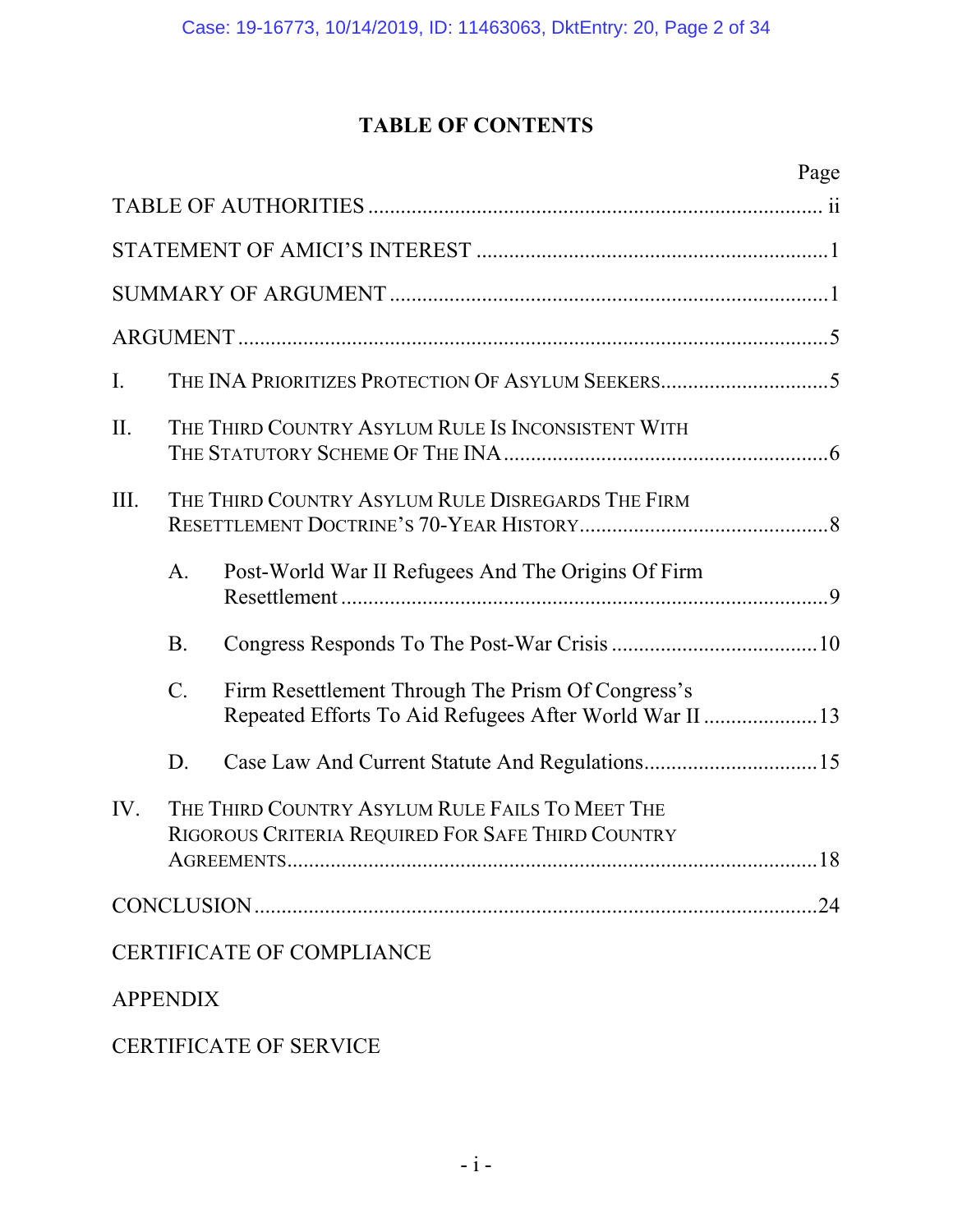## **TABLE OF AUTHORITIES**

## **CASES**

| ī.<br>í |  |
|---------|--|
| PU 1    |  |

| Andriasian v. INS,                             |
|------------------------------------------------|
| Czyzewski v. Jevic Holding Corp.,              |
| East Bay Sanctuary Covenant v. Barr,           |
| INS v. Cardoza-Fonseca,                        |
| Matter of A-G-G-,                              |
| Matter of Pula,                                |
| Matter of Salim,                               |
| RadLAX Gateway Hotel, LLC v. Amalgamated Bank, |
| Rosenberg v. Yee Chien Woo,                    |
| Whitman v. American Trucking Ass'ns,           |
| STATUTES, RULES, AND REGULATIONS               |

## 8 U.S.C.

| Act to Amend the Displaced Persons Act of 1948, |  |
|-------------------------------------------------|--|
|                                                 |  |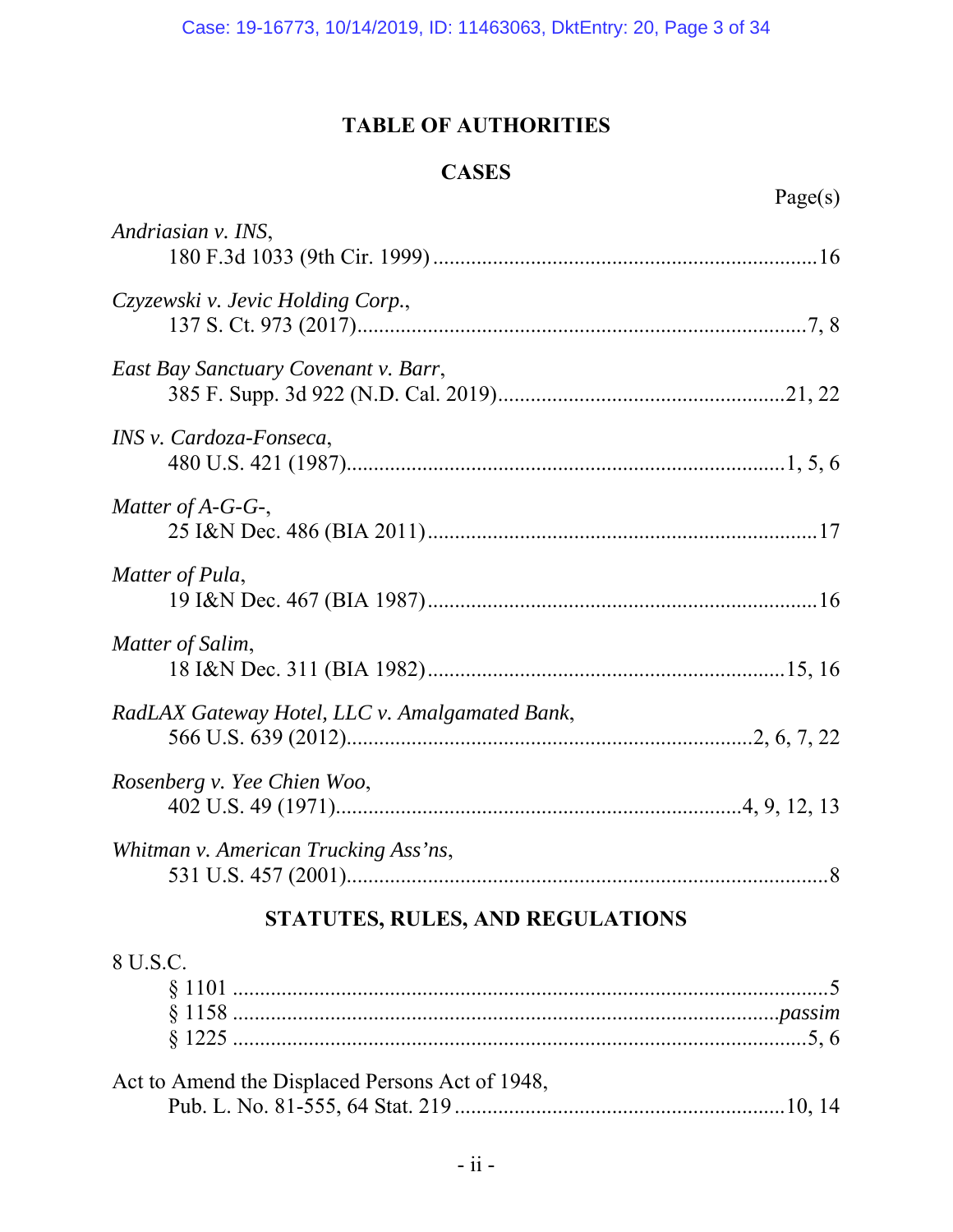| Refugee Fair Share Act,     |  |
|-----------------------------|--|
|                             |  |
| Refugee Relief Act of 1953, |  |
|                             |  |
|                             |  |
|                             |  |

## **LEGISLATIVE MATERIALS**

| Message from the President Relative to Urging the Liberalization of<br>Some of Our Existing Restrictions upon Immigration, |  |
|----------------------------------------------------------------------------------------------------------------------------|--|
|                                                                                                                            |  |
|                                                                                                                            |  |
|                                                                                                                            |  |
| <b>TREATIES AND INTERNATIONAL AGREEMENTS</b>                                                                               |  |

| Agreement on Safe Third Country, United States-Canada, Dec. 5,    |  |
|-------------------------------------------------------------------|--|
| 2002, https://www.refworld.org/pdfid/42d7b9944.pdf4, 18, 19       |  |
|                                                                   |  |
| Convention Relating to the Status of Refugees, July 28, 1951, 189 |  |
| U.N.T.S. 150, https://treaties.un.org/doc/Publication/            |  |
|                                                                   |  |

## **OTHER AUTHORITIES**

| Signing of the Displaced Persons Act of 1948–Statement by the                                                                   |  |
|---------------------------------------------------------------------------------------------------------------------------------|--|
| Scalia, Antonin & Bryan A. Garner, Reading Law: The Interpretation                                                              |  |
|                                                                                                                                 |  |
| Sloane, Robert D., An Offer of Firm Resettlement, 36 Geo. Wash. Int'l                                                           |  |
| U.S. Citizenship & Immigration Services, Report: U.S.-Canada Safe<br>Third Country Agreement (Nov. 16, 2006), https://www.uscis |  |
| .gov/unassigned/us-canada-safe-third-country-agreement19, 20                                                                    |  |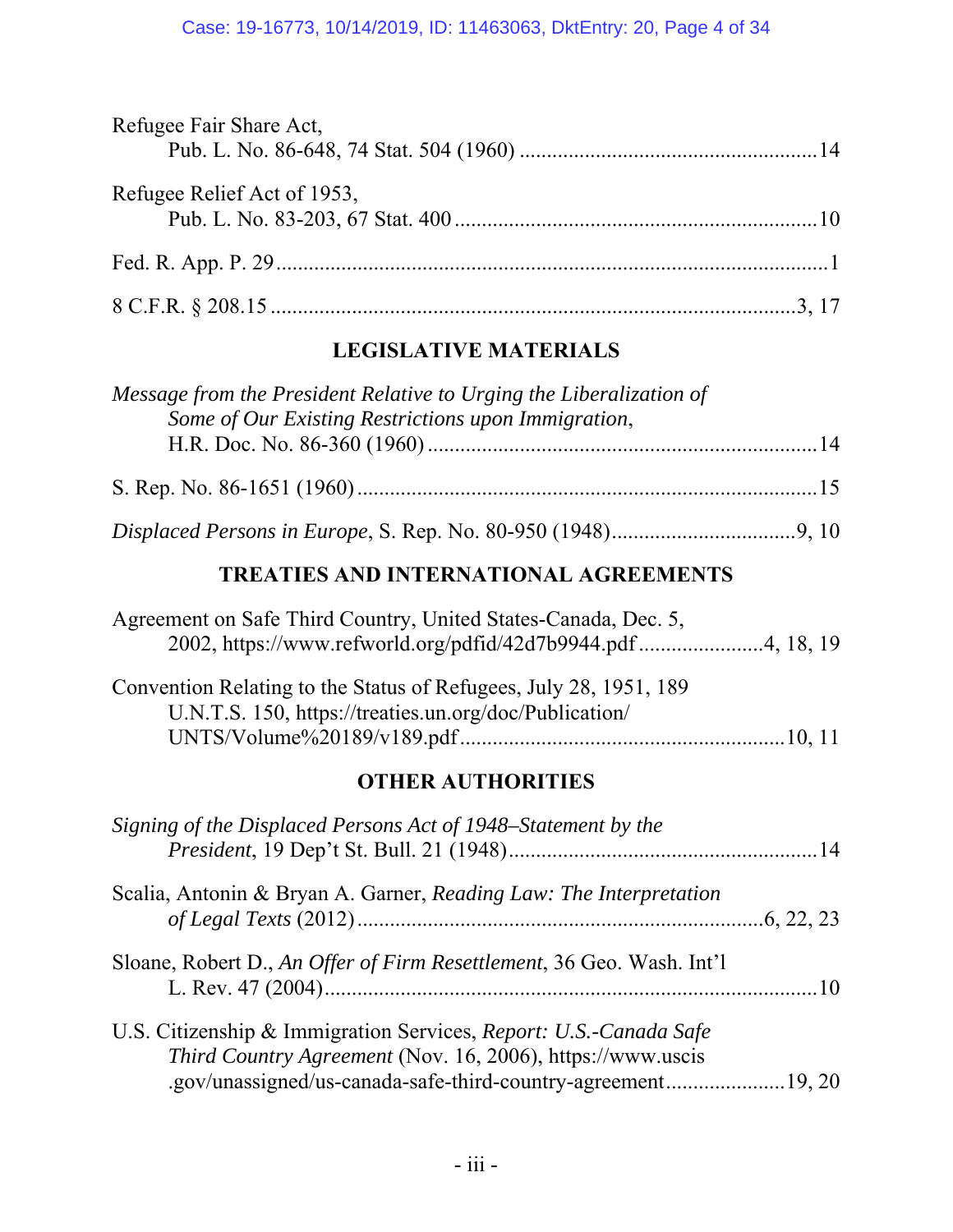## **STATEMENT OF AMICI'S INTEREST<sup>1</sup>**

Amici curiae are law professors who teach and publish scholarship about United States immigration law. Amici have collectively studied the implementation and history of the Immigration and Nationality Act (INA) for decades and have written extensively on the topic. They accordingly have an abiding interest in the proper interpretation and administration of the Nation's immigration laws, particularly the INA. Amici respectfully submit that their proposed brief could aid this Court's consideration by placing the current dispute in the broader context and history of relevant immigration statutes.

#### **SUMMARY OF THE ARGUMENT**

The new third country asylum rule is inconsistent with the text, structure, and history of the asylum provisions in the Immigration and Nationality Act (INA). The INA's framework prioritizes protection of asylum seekers from persecution in their home country. *See INS v. Cardoza-Fonseca*, 480 U.S. 421, 440 (1987) (holding that an asylum claimant can demonstrate a "well-founded fear" by showing a ten percent chance that she would be "shot, tortured, or otherwise

 $\overline{a}$ 

<sup>1</sup> Amici submit this brief pursuant to Federal Rule of Appellate Procedure  $29(a)(2)$  and state that all parties have consented to its timely filing. Amici further state, pursuant to Federal Rule of Appellate Procedure 29(a)(4)(E), that no counsel for a party authored this brief in whole or in part, and no person other than the amici curiae or their counsel made a monetary contribution intended to fund the preparation or submission of this brief.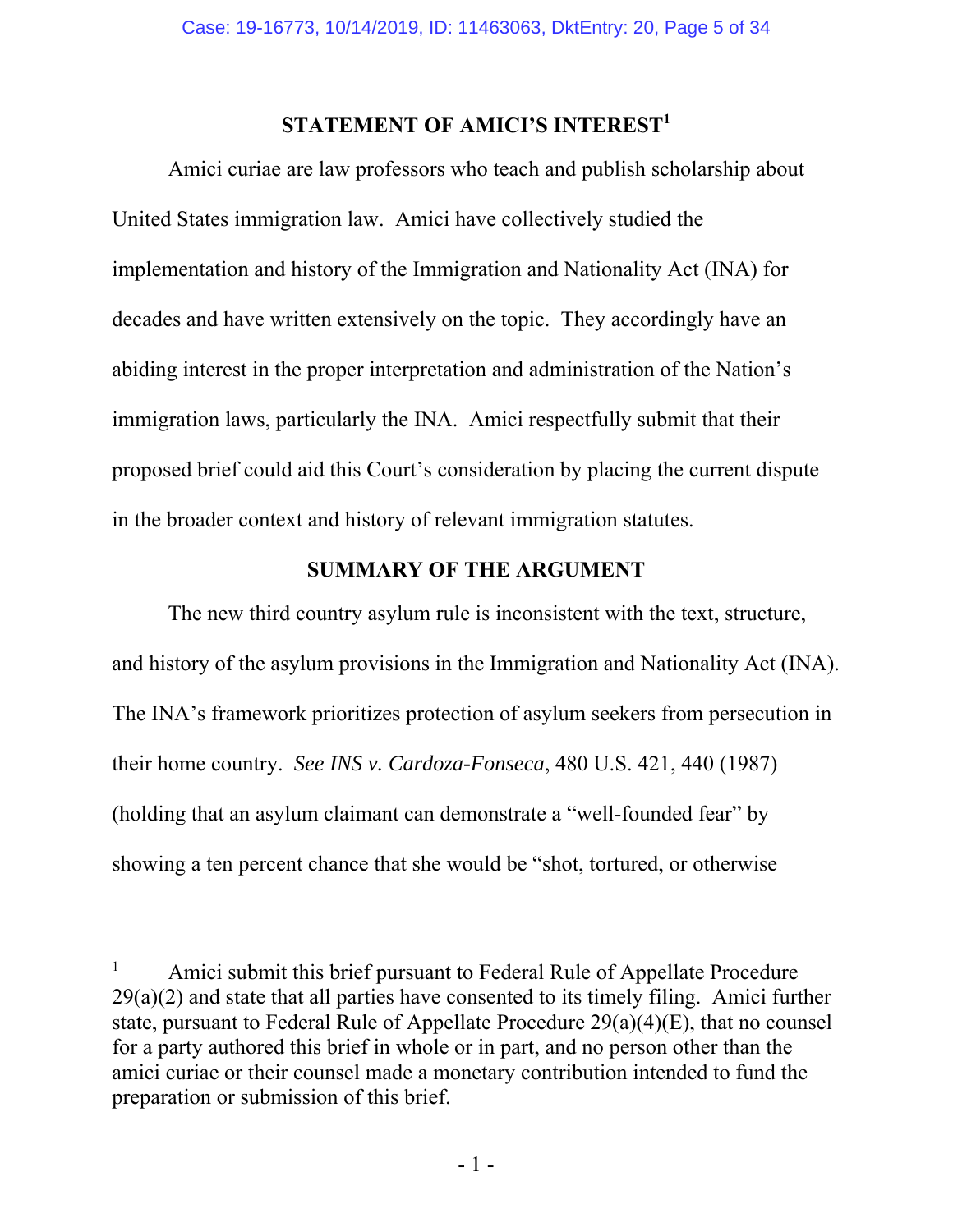persecuted" in her country of origin). The new rule conflicts with this priority on refugee protection by imposing a sweeping new categorical bar that disregards the safeguards Congress placed on *express* categorical asylum restrictions concerning the same topic.

The third country rule categorically bars the asylum claims of persons fleeing persecution in their home country who passed through virtually *any* third country—no matter how briefly—before claiming asylum in the United States. The government's asserted authority for the third country asylum rule violates the specificity canon, which counsels reading a general provision narrowly to mesh with more specific sections on concrete problems. *See RadLAX Gateway Hotel, LLC v. Amalgamated Bank,* 566 U.S. 639, 645 (2012) (Scalia, J.) (citing the "'commonplace of statutory construction that the specific governs the general'"). As authority for the new rule, the government cites a general subsection in the INA's asylum provision stating that "[t]he Attorney General may … establish additional limitations and conditions, *consistent with this section*." 8 U.S.C. § 1158(b)(2)(C) (emphasis added). Under the specificity canon, the requirement that a rule be "consistent with this section" entails reckoning with the asylum provision's specific limits. Instead of reconciling this authority with the asylum provision's specific guidance on asylum seekers' passage through third countries, the new rule disregards that guidance.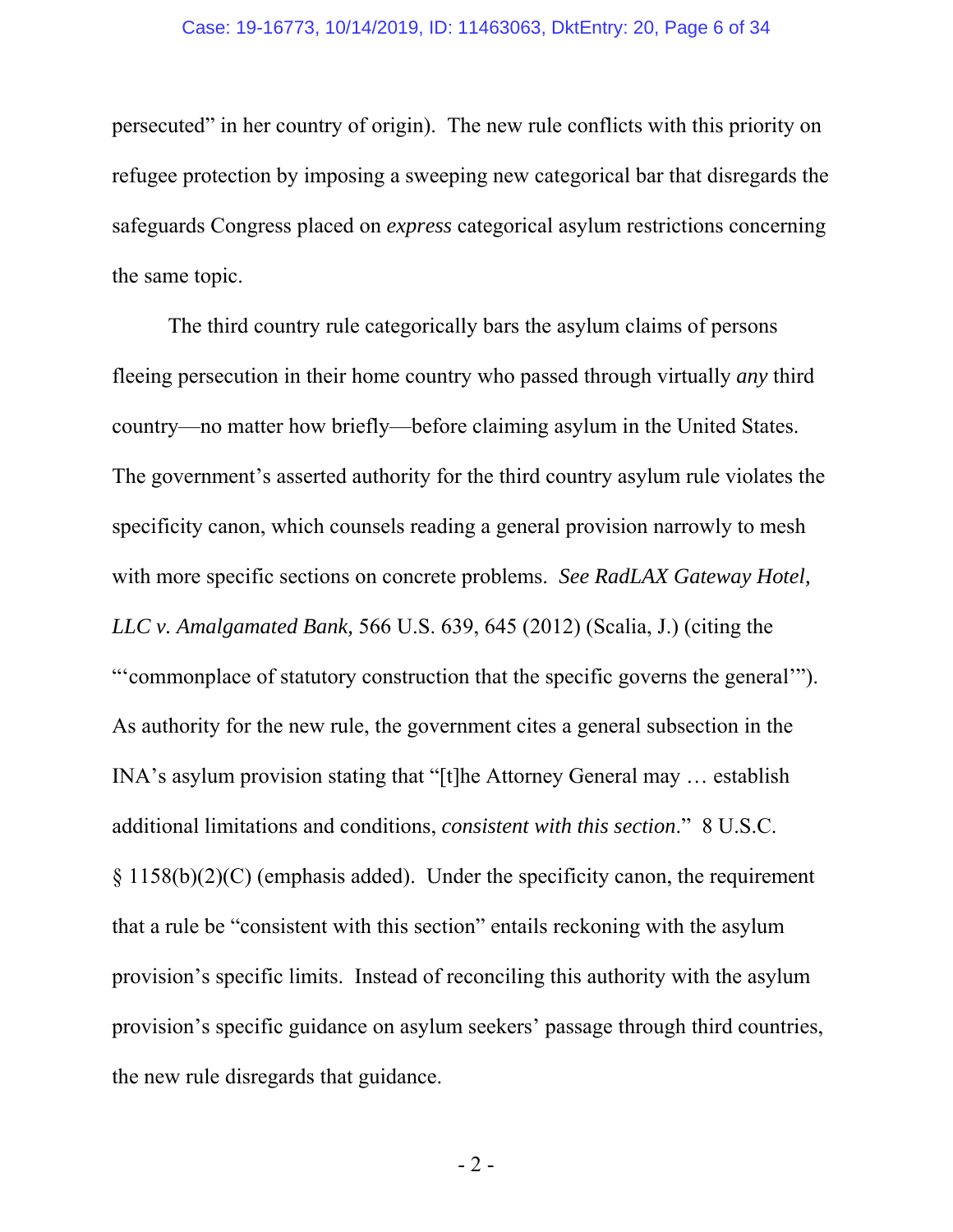As part of the balance in the INA between efficiency and asylum protections, Congress set parameters for two express statutory bars on asylum addressing passage through third countries, concerning claims by asylum seekers who are (1) "firmly resettled" in another country prior to their seeking protection in the United States,  $8 \text{ U.S.C. } \frac{6}{7} \frac{1158(b)(2)(A)(vi)}{2}$ , or (2) covered by safe third country agreements. *See id*. § 1158(a)(2)(A). The INA's safe third country agreement and firm resettlement bars include robust constraints that harmonize with the asylum provision's protective priority. *See* 8 C.F.R. § 208.15 (noting that firm resettlement under INA requires third country's offer of safe, permanent legal status to refugee, not merely refugee's passing physical presence within third country's territory); 8 U.S.C.  $\S$  1158(a)(2)(A) (requiring that safe third country agreement include specific accord between states and official findings regarding third country's "full and fair" asylum procedures).

Firm resettlement under the INA has a history that extends back *over seventy years*, to the global refugee crisis at the end of World War II. Early in the efforts to cope with that crisis, the United States, working with the United Nations, determined that firm resettlement meant far more than mere physical presence in or transit through a country. Instead, using firm resettlement as a basis for disqualifying a person from refugee protection required a showing that the refugee had accrued a robust stake in a country by incurring "rights and obligations"

- 3 -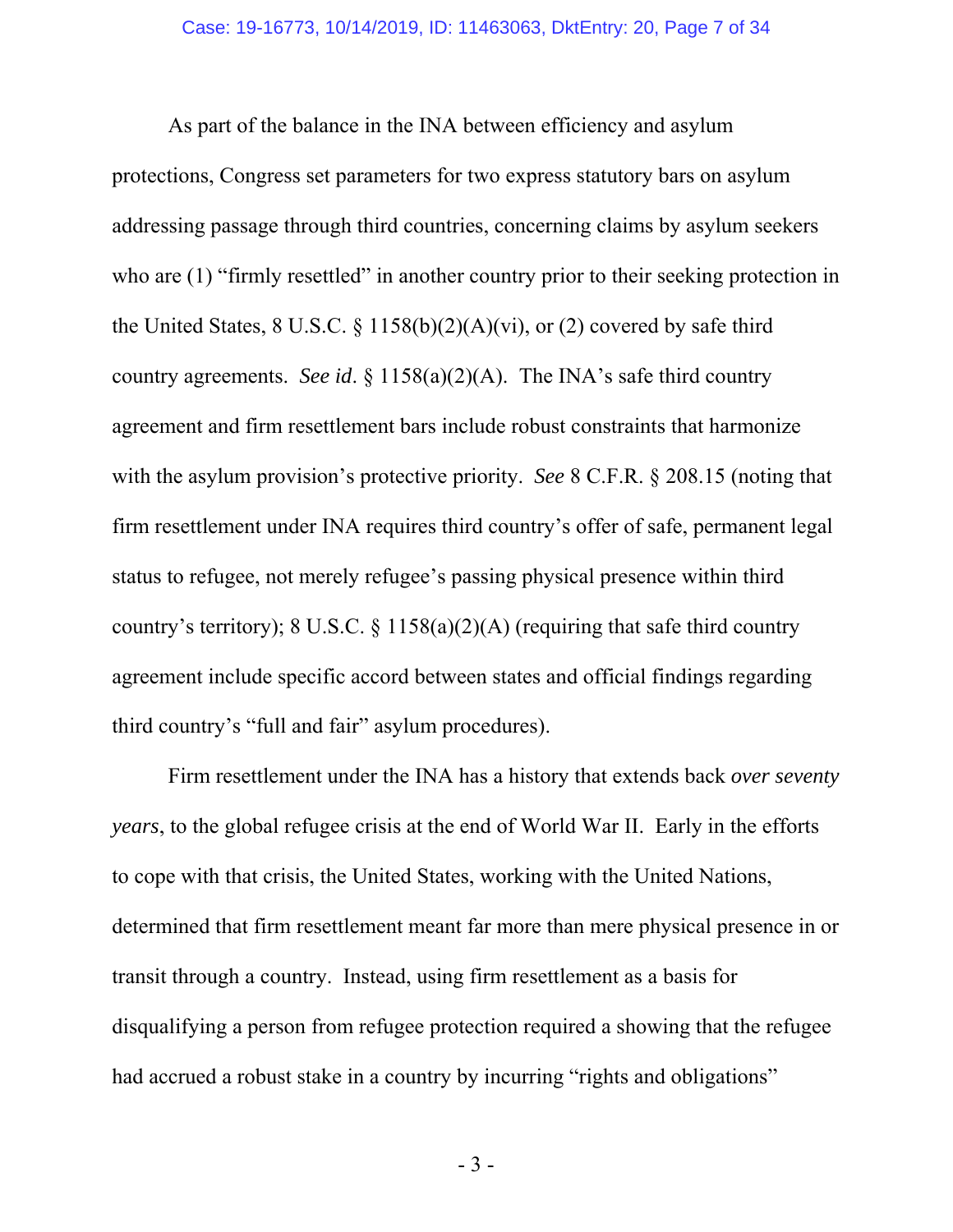equivalent to those enjoyed by the country's *own nationals*. *See Rosenberg v. Yee Chien Woo,* 402 U.S. 49, 56 n.5 (1971). Neither the United States nor its many international partners in the post–World War II refugee relief effort would have considered the refugee's mere presence in or movement through a country as meeting that test.

Similarly, the bar for safe third country agreements is high and requires an express agreement with a foreign state, along with findings by the United States that an asylum seeker will not face persecution in that state and that the state has built a fair system of asylum adjudication. 8 U.S.C. § 1158(a)(2)(A). The United States views these conditions as demanding; indeed, it has concluded such an agreement with only one country—Canada—whose commitment to rule of law institutions parallels our own.<sup>2</sup> The U.S.-Canada agreement includes robust safeguards and emerged from extensive consultation with the United Nations High Commissioner for Refugees (UNHCR).

The new rule includes none of these constraints. It therefore disrupts the INA's balance between efficient adjudication and asylum protection. A rule with such disruptive effects cannot be "consistent with" Congress's carefully wrought asylum scheme. 8 U.S.C. § 1158(b)(2)(C).

-

<sup>2</sup> *See* Agreement on Safe Third Country, U.S.-Can., Dec. 5, 2002, https://www.refworld.org/pdfid/42d7b9944.pdf.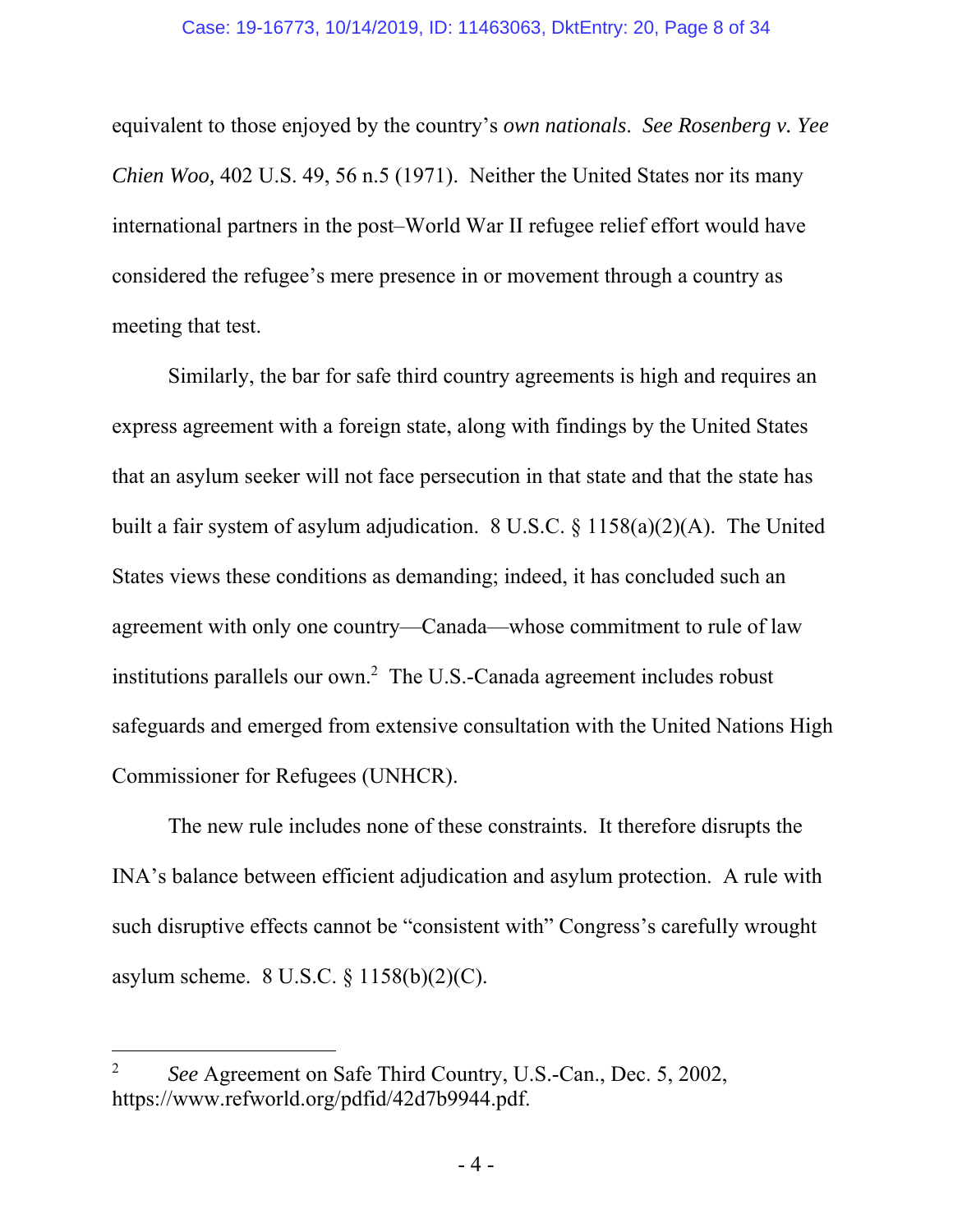#### **ARGUMENT**

#### **I. THE INA PRIORITIZES PROTECTION OF ASYLUM SEEKERS**

Congress's framework protects asylum seekers from removal to a country in which they could face persecution based on one of five factors: race, religion, nationality, membership in a particular social group, or political opinion. *See* 8 U.S.C. § 1101(a)(42)(A); *INS v. Cardoza-Fonseca*, 480 U.S. 421, 440 (1987). In *Cardoza-Fonseca*, the Supreme Court held that an asylum claimant can meet the INA's "well-founded fear" of persecution standard by showing a *ten percent*  chance of harm based on one of the five covered factors. *Cardoza-Fonseca*, 480 U.S. at 440.

 The preliminary screening criteria used by asylum officers reinforce this prioritization of protection from harm. To trigger further proceedings instead of removal, an asylum officer must find that a foreign national at the border who lacks a visa or has sought to enter through fraud has a "credible fear" of persecution in her country of origin. 8 U.S.C. § 1225(b)(1)(B)(ii). Congress crafted the "credible fear of persecution" standard used in initial screenings to filter out manifestly unfounded claims but preserve a full hearing before a Department of Justice Immigration Judge (IJ) for other asylum applications. A more demanding initial test would filter out too many colorable claims for asylum and increase the risk that the United States would return claimants to a country in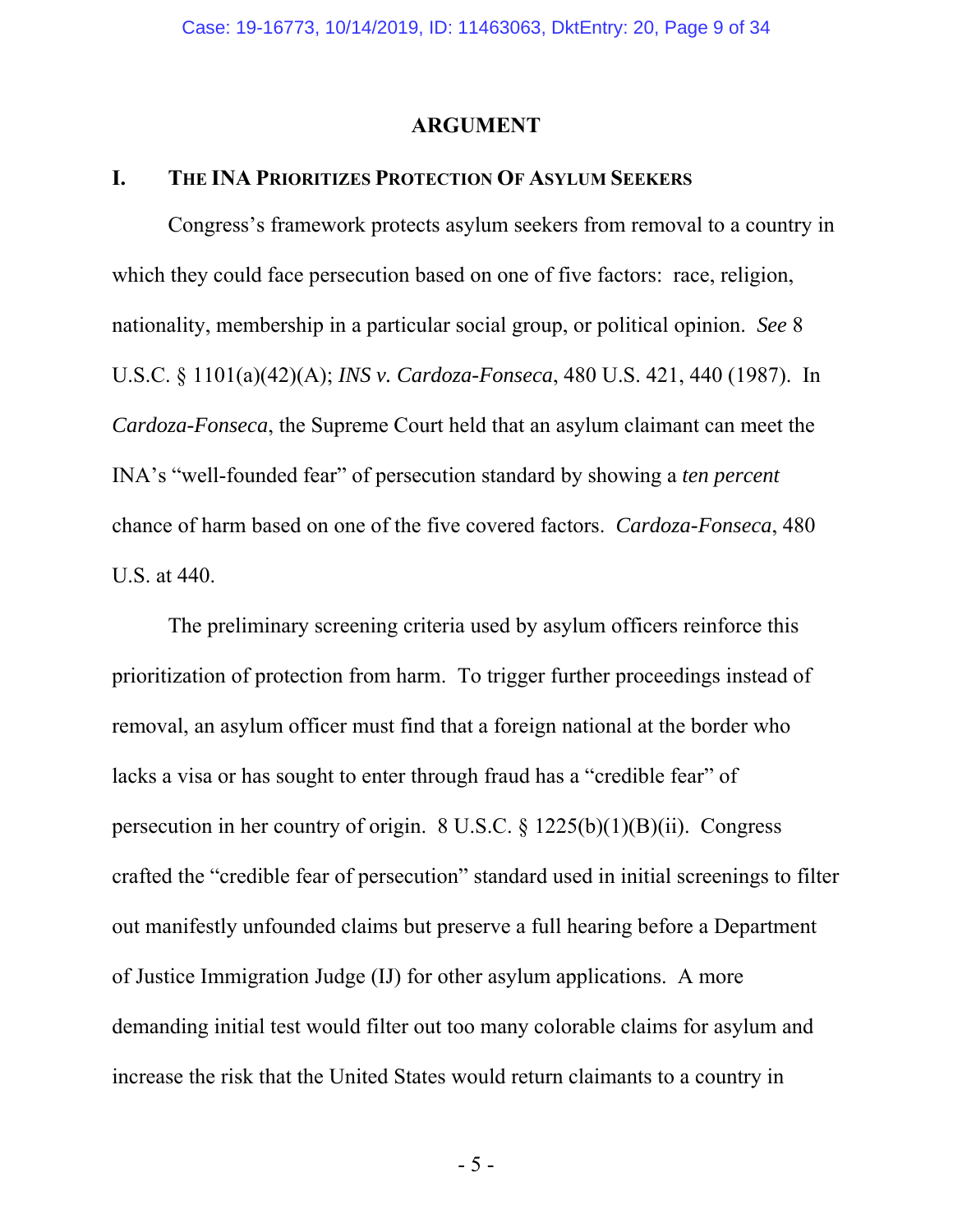#### Case: 19-16773, 10/14/2019, ID: 11463063, DktEntry: 20, Page 10 of 34

which they could be "shot, tortured, or otherwise persecuted"—the very outcomes that the Supreme Court in *Cardoza-Fonseca* said Congress wished to prevent. *Cardoza-Fonseca*, 480 U.S. at 440.

 Reinforcing this protective priority in preliminary asylum screening, the INA defines the "credible fear" threshold as a "significant possibility" that the claimant "*could* establish eligibility for asylum." 8 U.S.C. § 1225(b)(1)(B)(v) (emphasis added). Notably, Congress did not require *certainty* at this preliminary stage that the claimant would ultimately obtain asylum, or even a preponderance of the evidence. Instead, Congress opted for a standard that prioritized safety for asylum seekers during preliminary screening.

#### **II. THE THIRD COUNTRY ASYLUM RULE IS INCONSISTENT WITH THE STATUTORY SCHEME OF THE INA**

 The third country asylum rule clashes with the canon that specific provisions of a statute generally prevail over more open-ended provisions. *See RadLAX Gateway Hotel, LLC v. Amalgamated Bank*, 566 U.S. 639, 645 (2012) (Scalia, J.) (acknowledging the "'commonplace of statutory construction that the specific governs the general'"); Scalia & Garner, *Reading Law: The Interpretation of Legal Texts* 183 (2012) (stating that "the specific provision comes closer to addressing the very problem posed by the case at hand").

 The specificity canon is particularly compelling for statutes in specialized areas of law, such as immigration or bankruptcy, where Congress "'has enacted a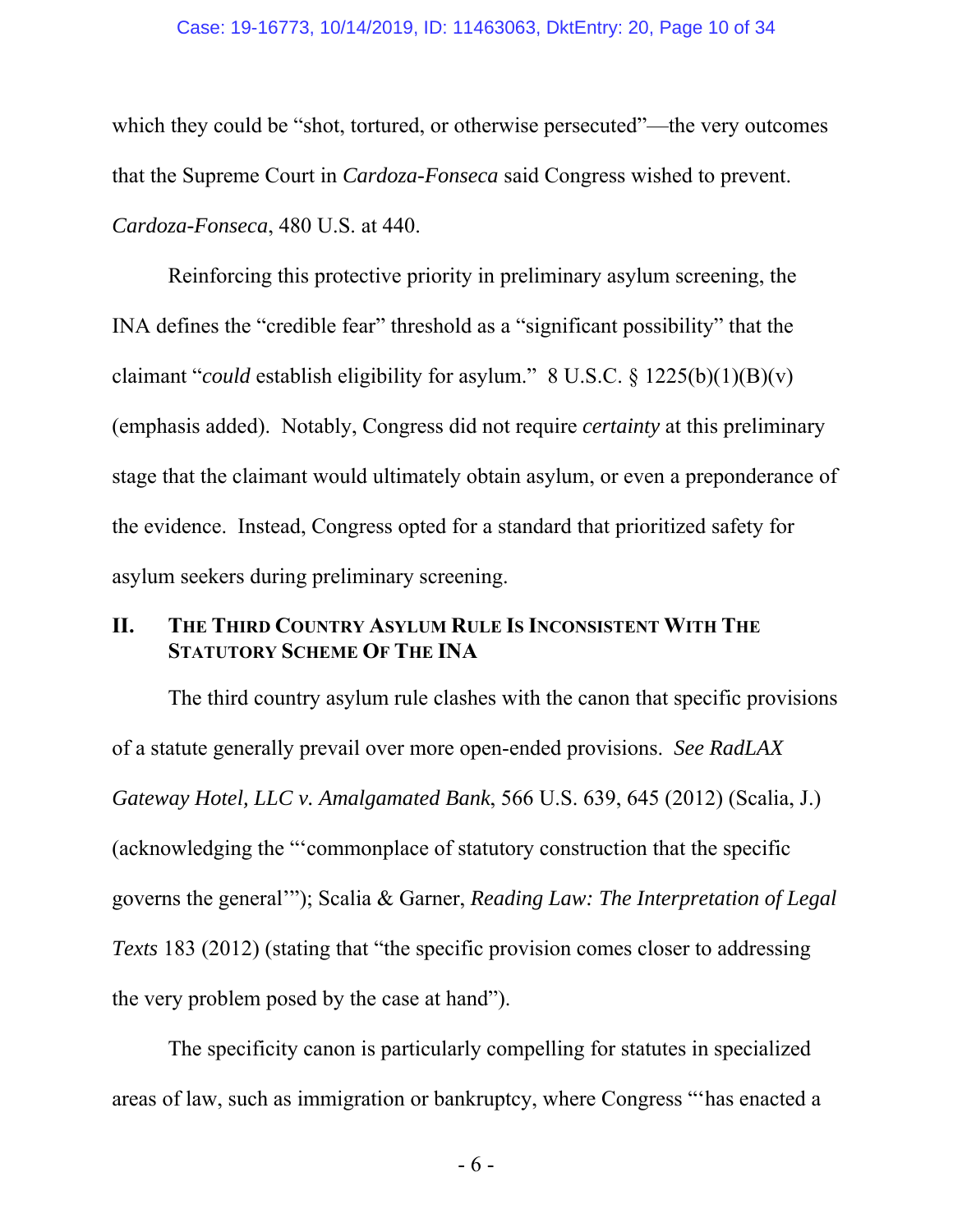#### Case: 19-16773, 10/14/2019, ID: 11463063, DktEntry: 20, Page 11 of 34

comprehensive scheme and has deliberately targeted specific problems with specific solutions.'" *RadLAX*, 566 U.S. at 645 (citation omitted). In a statute's specific provisions, Congress has balanced the interests of myriad stakeholders. *Id.* A judicial outcome or agency rule that construes a general term as prevailing over a more specific statutory provision risks upsetting that balance and injecting uncertainty into the legislative drafting process.

 Interpreting the bankruptcy statute, the Supreme Court has recently invoked the specificity canon to maintain the balance that Congress struck between debtors and creditors. The Court read narrowly the bankruptcy court's power to approve plans that would eventually grant creditors the "equivalent" of their claims. *RadLAX*, 566 U.S. at 644-645. The broader reading of the plan-approval power urged by a debtor in bankruptcy would have allowed the bankruptcy court to force a creditor to contribute additional cash to purchase existing collateral, thus clashing with specific provisions of the bankruptcy statute that expressly gave the creditor the right to offset the purchase price by the amount the debtor *already* owed. *See id.* at 645 (terming the broader reading of the plan-approval power "hyperliteral and contrary to common sense").3

-

<sup>3</sup> *See also Czyzewski v. Jevic Holding Corp.*, 137 S. Ct. 973, 978, 984 (2017) (holding that a bankruptcy judge could not include terms in a *dismissal* of a Chapter 11 bankruptcy that disrupted the specific priorities set by Congress for payment among creditors in a bankruptcy *plan*).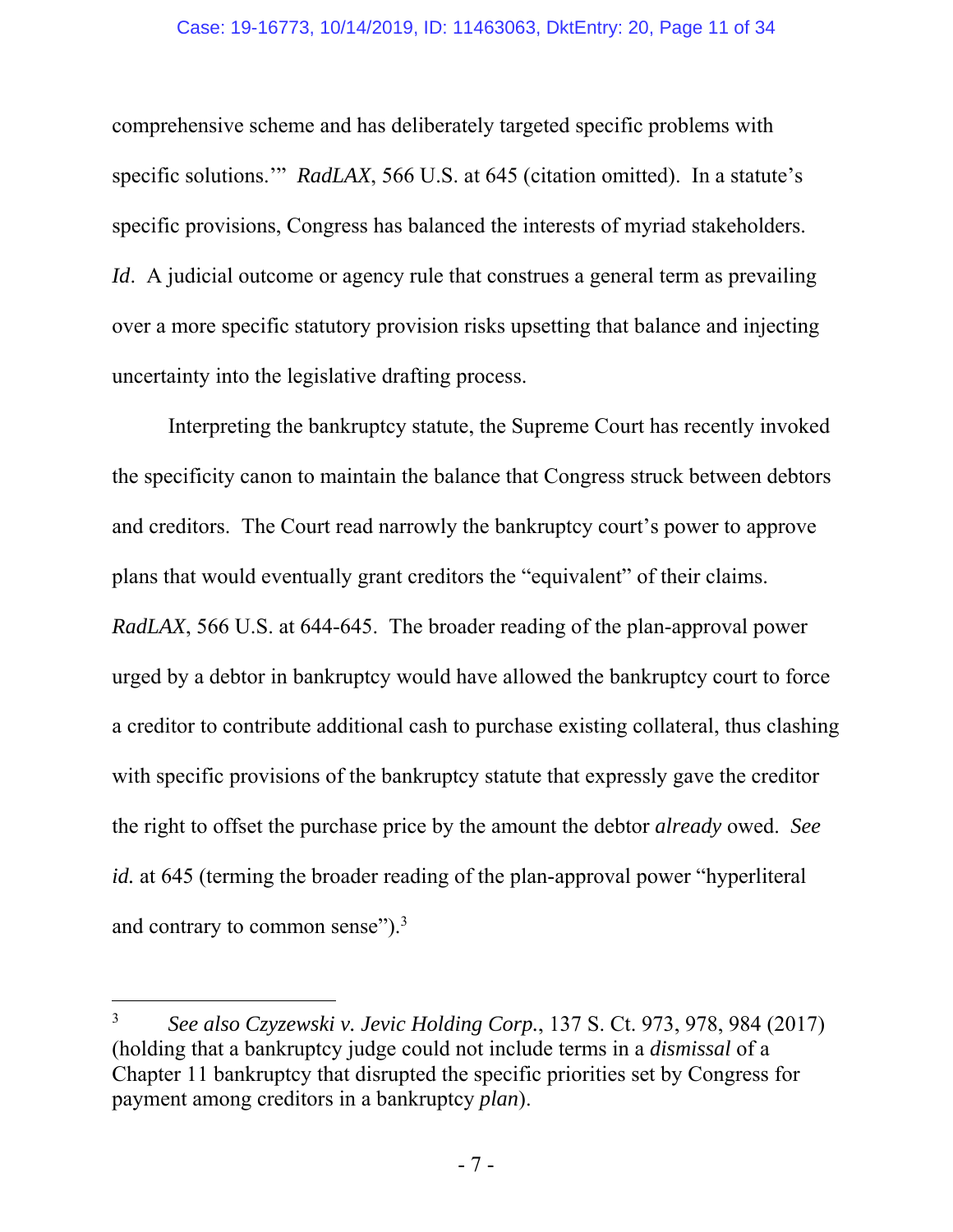If Congress intended such a "major departure" from the statutory scheme, one would expect to see "some affirmative indication of [Congress's] intent," not the amorphous contours of a general grant of authority. *See Czyzewski v. Jevic Holding Corp.*, 137 S. Ct. 973, 984 (2017) (explaining that Congress does not "'hide elephants in mouseholes'" (quoting *Whitman v. American Trucking Ass'ns*, 531 U.S. 457, 468 (2001))). The same deference to specific language should govern interpretation of the INA's asylum provision, including the scope of the government's power to promulgate rules "consistent with this section." 8 U.S.C.  $\S 1158(b)(2)(C)$ . Demonstrating the role of the asylum provision's specific terms requires a closer look at Congress's express categorical bars addressing asylum seekers' passage through third countries: The firm resettlement and safe third country agreement provisions.

#### **III. THE THIRD COUNTRY ASYLUM RULE DISREGARDS THE FIRM RESETTLEMENT DOCTRINE'S 70-YEAR HISTORY**

The concept of firm resettlement was a fixture in both international and U.S. refugee law long before the Refugee Act of 1980 or the concept's current home in the asylum provisions of the INA.  $8 \text{ U.S.C.} \& 1158(b)(2)(A)(vi)$ . The development of firm resettlement in the crucible of the post–World War II refugee crisis sheds particular light on the new third country rule's marked departure from that doctrine. Both Congress and U.S. courts in that post-war era would have viewed the new rule as a manifest distortion of the firm resettlement doctrine's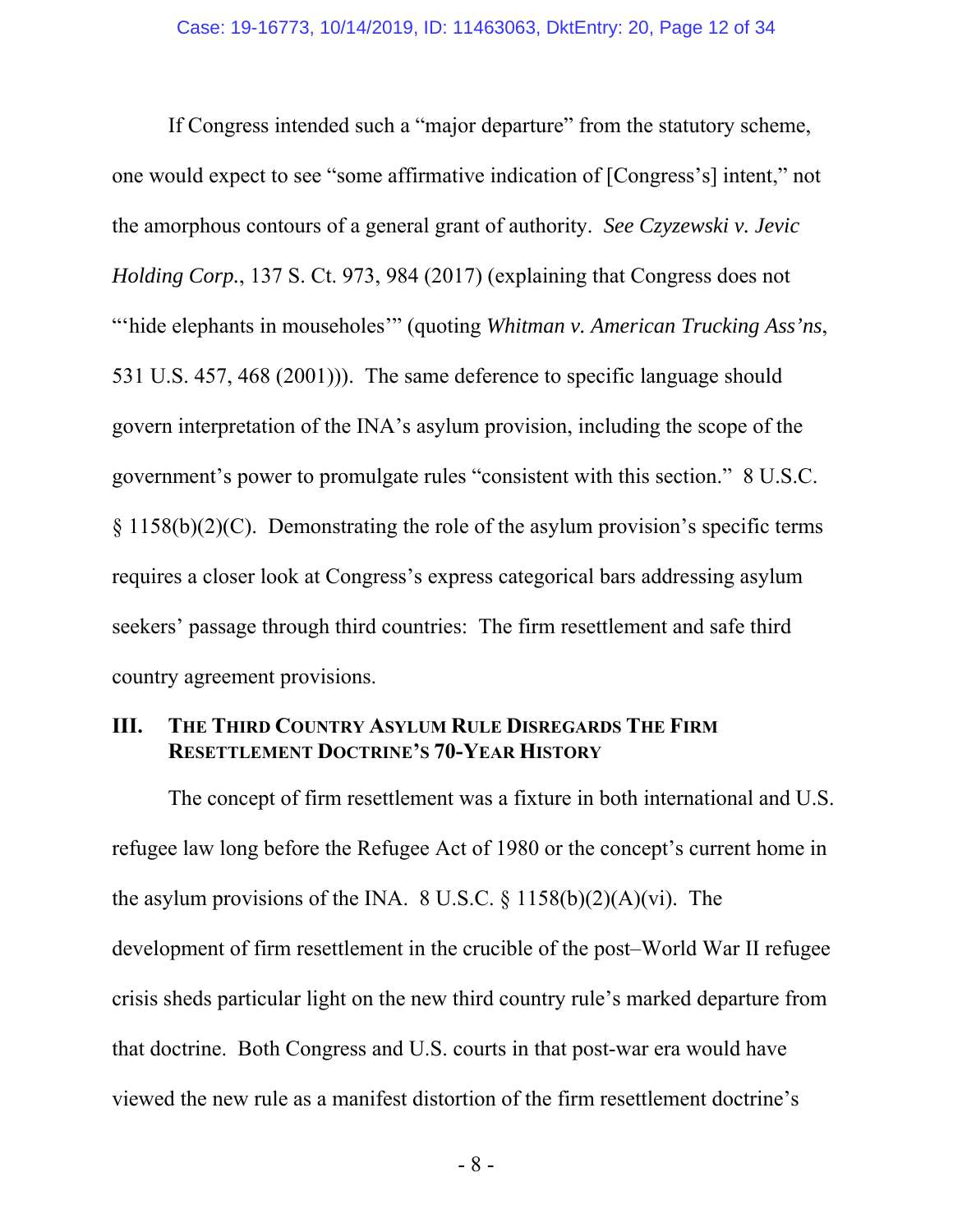nature, purposes, and application. *See Rosenberg v. Yee Chien Woo*, 402 U.S. 49, 57 n.6 (1971) (noting that mere "stops along the way" in a refugee's journey to a final destination did not vitiate her claim for asylum).

## **A. Post-World War II Refugees And The Origins Of Firm Resettlement**

Firm resettlement had its origins in the aftermath of World War II, in which decimated Central European capitals such as Vienna and Berlin teemed with hundreds of thousands of refugees and displaced persons. The victorious allies, including the United States, faced the problem of finding permanent homes for these survivors of the global conflict's carnage and the relentless persecution engineered by Nazi Germany and its collaborators. Acting through the new United Nations General Assembly, the United States and its allies, along with many other states, pooled their efforts in a multi-national entity called the International Refugee Organization (IRO). *See Displaced Persons in Europe*, S. Rep. No. 80- 950, at 2 (as reported by S. Comm. on the Judiciary, Mar. 2, 1948).

Acting under this U.N. mandate, the IRO assumed responsibility for assisting refugees in finding new homes. To aid in resource allocation, the IRO fashioned the concept of firm resettlement, which allied powers such as the United States soon adopted in the enactment of domestic legislation for refugee aid. S. Rep. No. 80-950, at 9. The adjective "firm" is telling, since it connoted durable rights, possessions, and ties that were utterly foreign to refugees' tenuous

- 9 -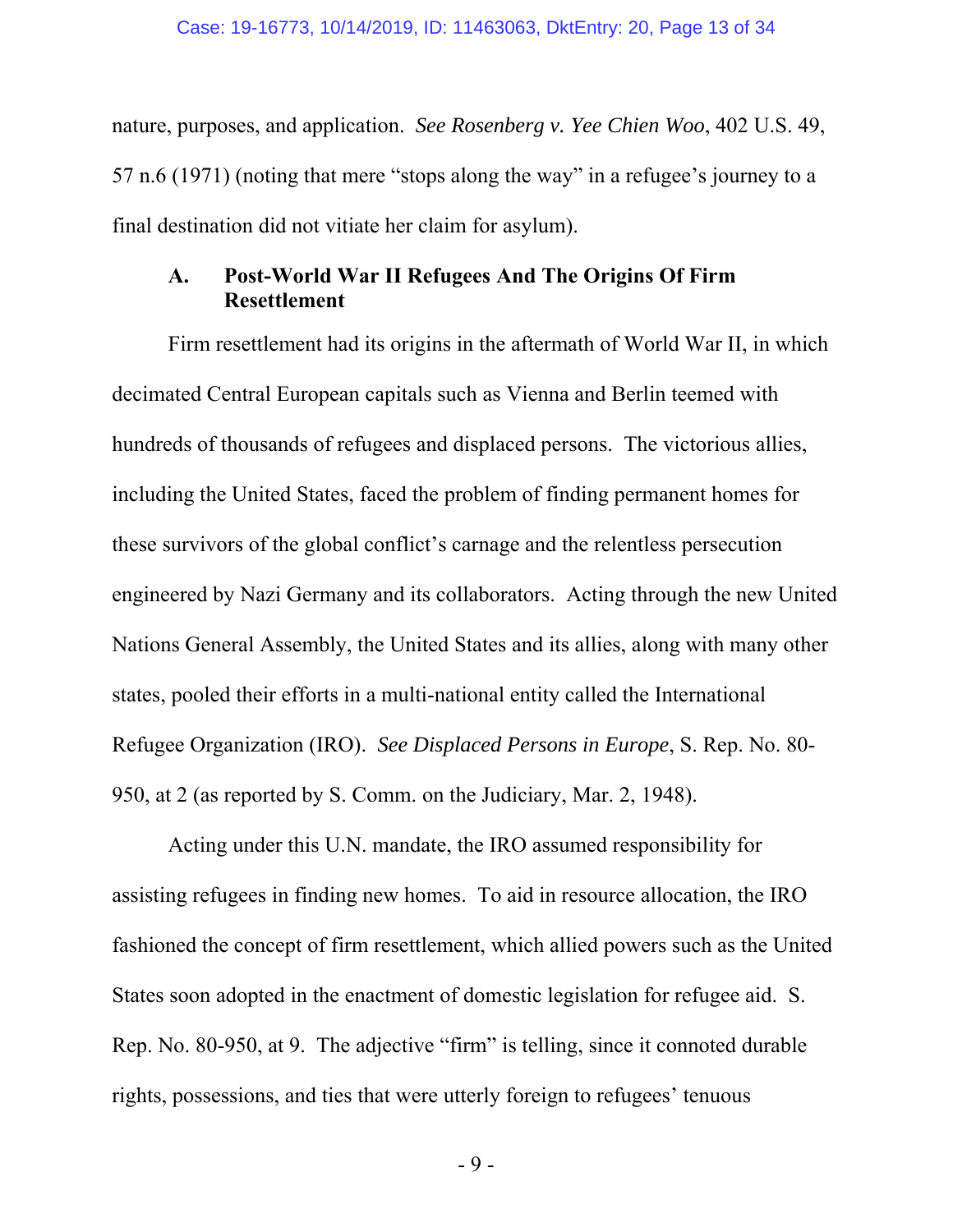existence. The term "resettled" also connoted a permanence of status and protection that would require concerted and diligent efforts by the IRO and its member states.

#### **B. Congress Responds To The Post-War Crisis**

Congress used the term "firmly resettled" in the Displaced Persons Act of 1948, S. Rep. No. 80-950, at 50, and continued to use that term in further legislation that addressed persistent refugee needs in the post-war era. For example, Congress again expressly included language covering those "not … firmly resettled" in its 1950 Act to Amend the Displaced Persons Act of 1948. Pub. L. No. 81-555, § 1, 64 Stat. 219 (1950) (amending § 2(c) of the Displaced Persons Act of 1948). Congress also expressly referred to the term in the Refugee Relief Act of 1953. Pub. L. No. 83-203, § 2(a), 67 Stat. 400.

Indeed, by the early 1950s, the contours of firm resettlement had crystallized in international law. The 1951 Convention Relating to the Status of Refugees, which the United States adopted when it ratified the 1967 Refugee Protocol, included the same focus on resource allocation that had driven the efforts of the IRO and informed Congress's efforts to aid displaced persons.<sup>4</sup> The 1951 Refugee

-

<sup>4</sup> Convention Relating to the Status of Refugees, July 28, 1951, 189 U.N.T.S. 150 ("1951 Refugee Convention"), https://treaties.un.org/doc/Publication/UNTS/ Volume%20189/v189.pdf ; *see also* Sloane, *An Offer of Firm Resettlement*, 36 Geo. Wash. Int'l L. Rev. 47, 49-50 (2004) (discussing history).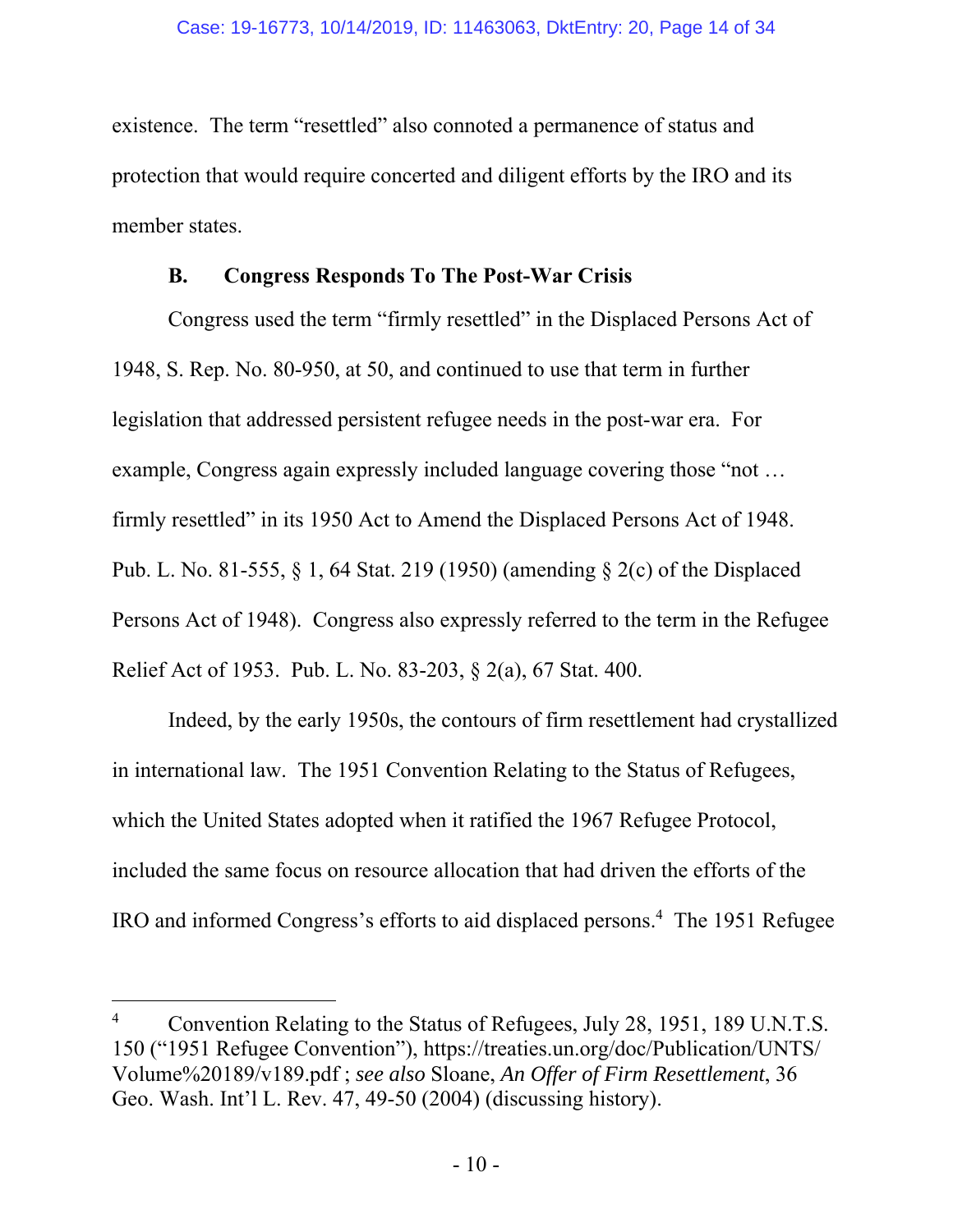Convention paired a functional and a formal approach to defining firm resettlement. Setting out a functional approach, the Convention excluded from coverage any "person who is recognized by the competent authorities of the country in which he has taken residence as having the *rights and obligations* which are attached to the possession of the nationality of that country." 1951 Refugee Convention, art. 1(E), at p.156 (emphasis added). In case this formulation was too vague, the Convention also presented a more formal alternative specifically tied to the acquisition of citizenship, which excluded any person who "has acquired a new nationality, and enjoys the protection of the country of his new nationality." *Id*., art.  $I(C)(3)$ , at p.154.

Under international law, firm resettlement's functional "rights and obligations" prong contemplated permanence and stability. Any more ephemeral or contingent test would have undermined the meaning of the firm resettlement criterion and eroded refugee protections.

Refugee protections in the 1950s and 1960s underscored the permanence and stability at the heart of the firm resettlement criterion; Congress *never*  wavered. Indeed, the only dispute that arose in interpretation of statutory protections was whether Congress had, starting in 1957, turned to a *formal*  definition of firm resettlement hinging on citizenship that would have *narrowed* the concept's application and thus provided even more expansive refugee

- 11 -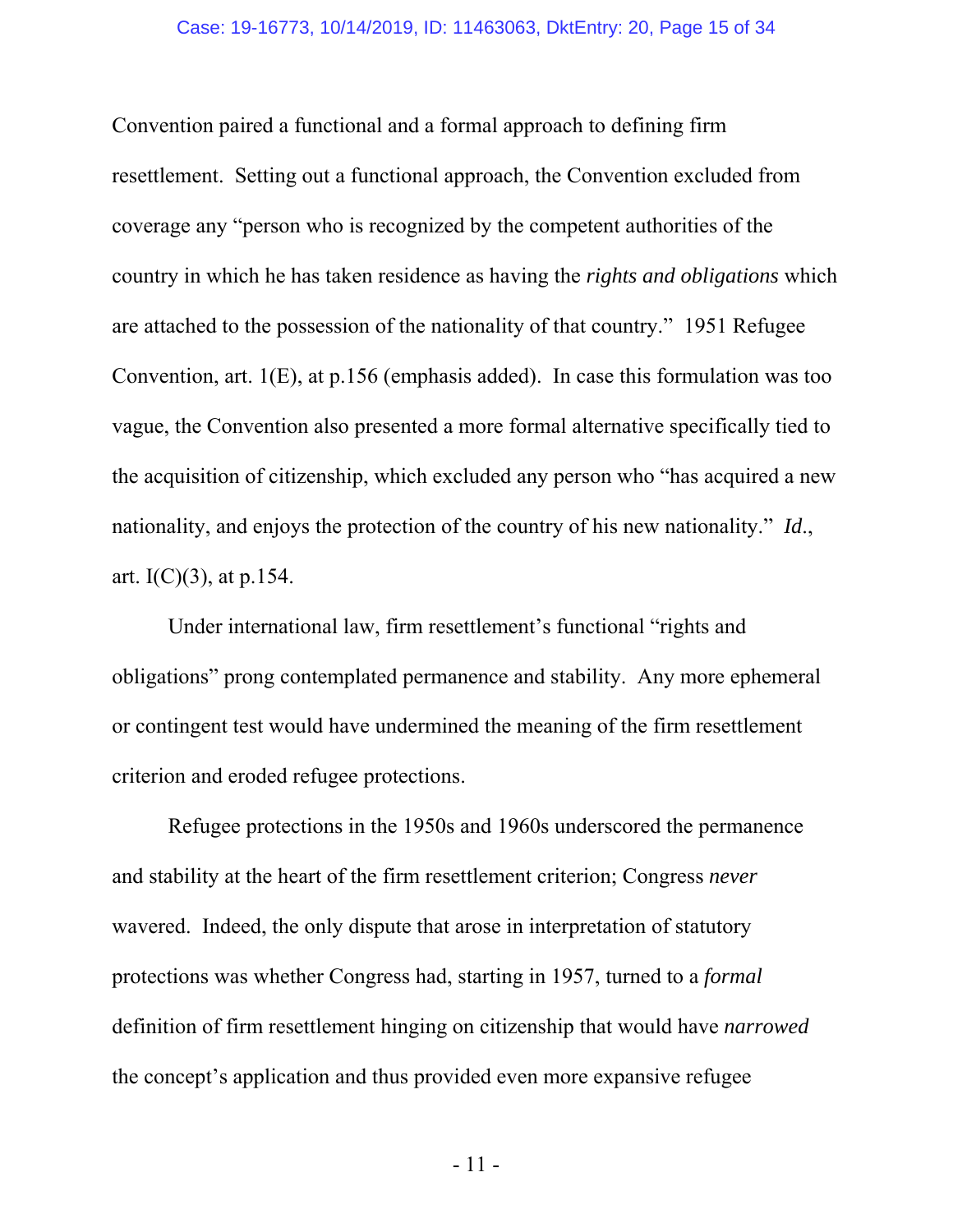#### Case: 19-16773, 10/14/2019, ID: 11463063, DktEntry: 20, Page 16 of 34

protections. The Supreme Court read the statute as retaining a functional focus. *See Rosenberg*, 402 U.S. at 55-56. In so doing, however, the Court highlighted the importance of stability in the definition of firm resettlement.

In *Rosenberg*, the Court noted that U.S. immigration agencies such as the Justice Department's Immigration and Naturalization Service (INS) continued to apply the functional approach, requiring that the foreign national had "established roots or acquired a residence in a country other than the one from which he fled." 402 U.S. at 51. Vacating and remanding a decision below that had viewed firm resettlement as irrelevant unless accompanied by the formality of citizenship, the Court cited to the functional "rights and obligations" language found in the 1951 Refugee Convention language and several other U.N. documents. *Id.* at 56 n.5.

Expanding on the criteria associated with the functional approach, the Court observed that the petitioner was a Chinese national who had fled China for Hong Kong several years after the Communist regime assumed power and had lived there for six years, starting a business that had led to promotional travel to the United States. *Rosenberg*, 402 U.S. at 50. The Court noted that the petitioner, while he was not a British or Hong Kong national, had "valid Hong Kong identity" papers enabling him to return and live there." *Id.* at 56 n.5. According to the Court, these enduring rights could indicate that he was part of a fortunate group of individuals who formerly met the refugee definition, but were now firmly resettled,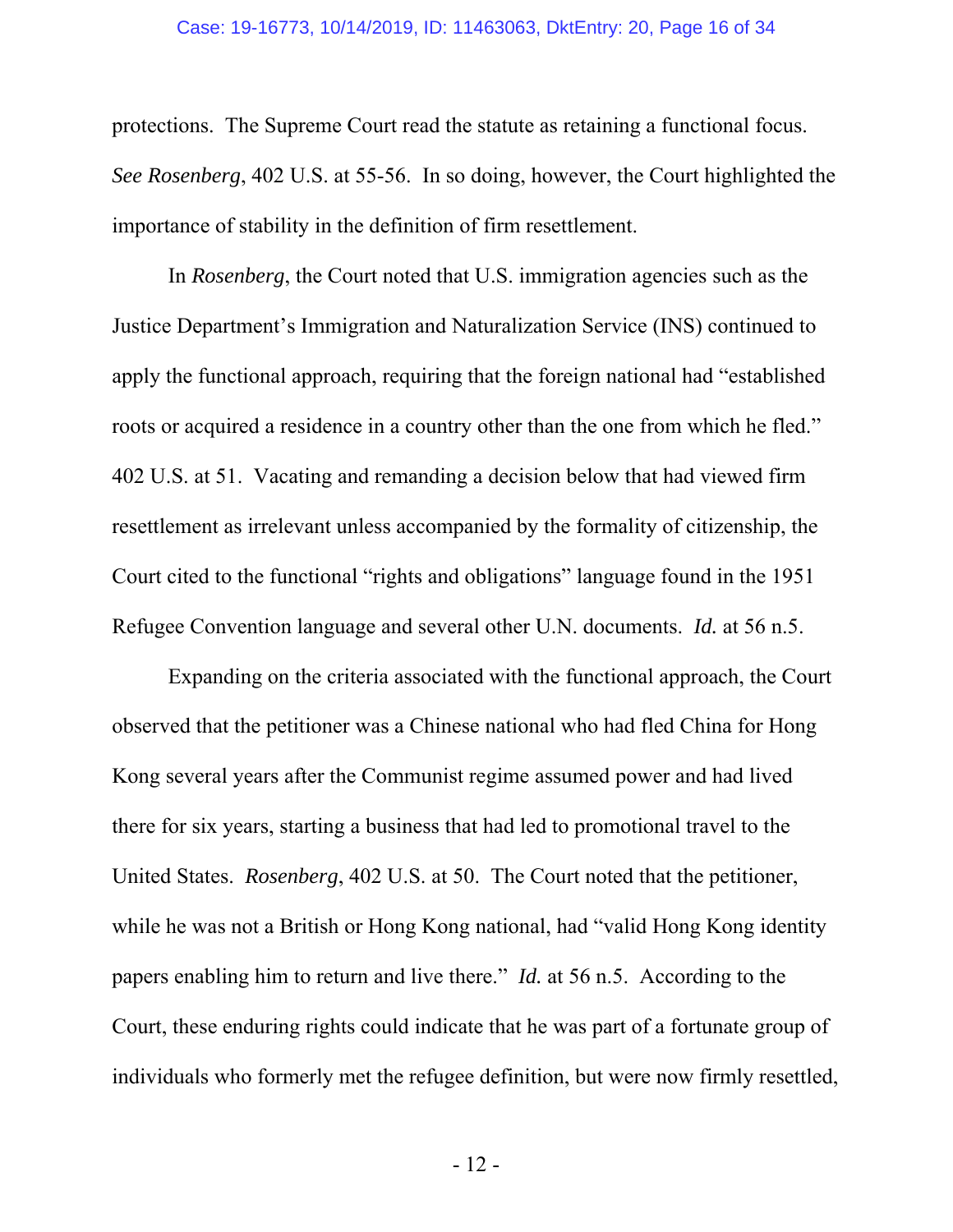because they had "found shelter in another nation and had begun to build new lives." *Id.* at 56.

In suggesting the possibility that the applicant in *Rosenberg* had resettled, the Court interpreted the term "fled" in the 1965 immigration amendments as distinguishing between those still in the *process* of flight and those whose flight had finally culminated in a new and permanent home. To stress the narrow scope of the firm resettlement bar, the Court recognized the peripatetic nature of refugees' reality. As the Court observed, firm resettlement "does not exclude from refugee status those who have fled from persecution and who make their flight in successive stages. … Certainly many refugees make their escape to freedom from persecution in successive stages and come to this country only after stops along the way. Such stops do not necessarily mean that the refugee's aim to reach these shores has in any sense been abandoned." 402 U.S. at 57 n.6.

#### **C. Firm Resettlement Through The Prism Of Congress's Repeated Efforts To Aid Refugees After World War II**

Perhaps the best indication that Congress fully appreciated the difficulty of firm resettlement was the pattern of legislative efforts over time to resolve the refugee crisis caused by World War II. President Truman predicted in his signing statement for the 1948 legislation that—given the challenges that the global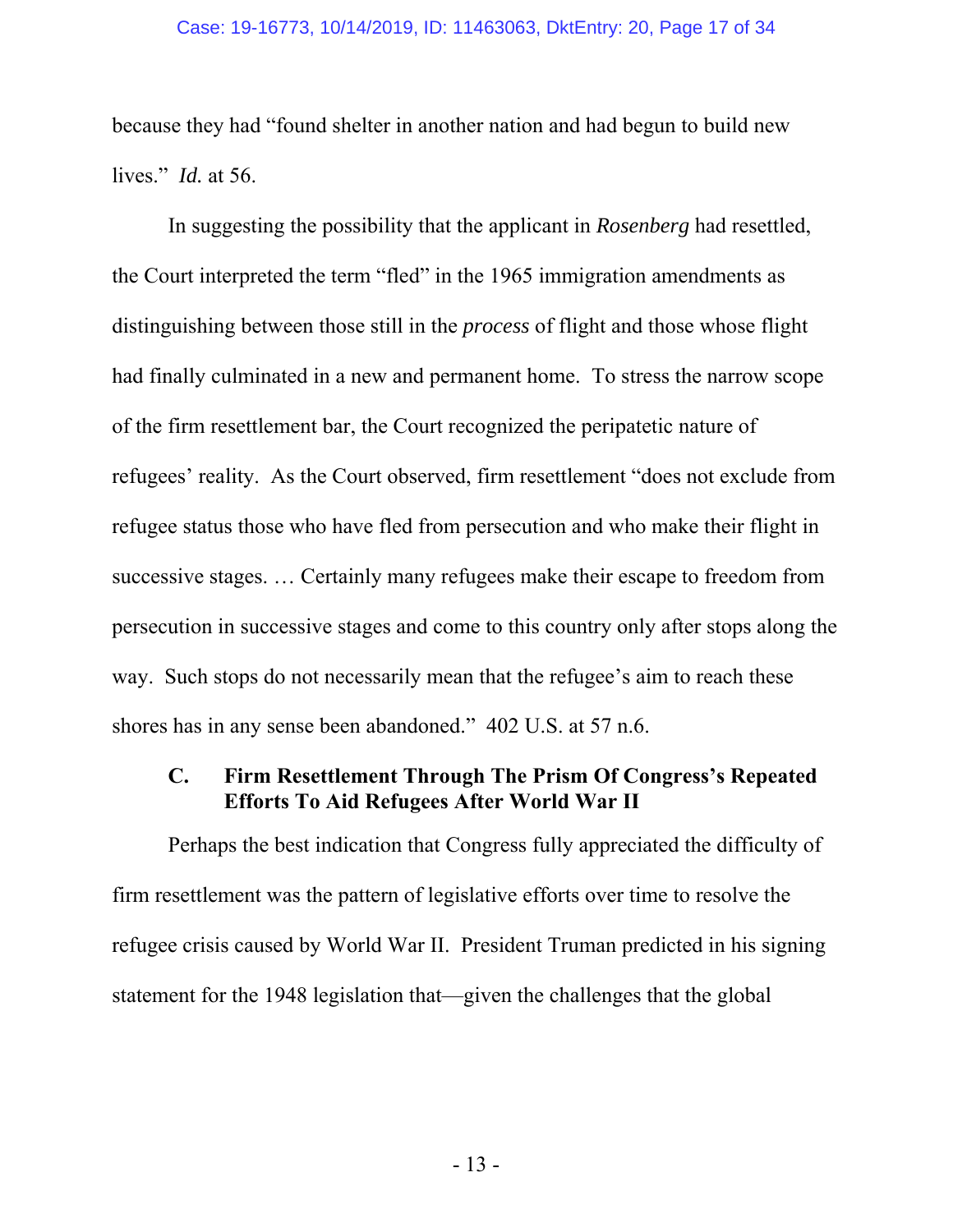conflict had created—Congress's first foray into this area would be but a first step.<sup>5</sup> Indeed, President Truman criticized as unduly rigid the restrictions Congress had imposed on refugee assistance and Congress's reluctance to loosen the national origin quotas that made special refugee legislation imperative. *See* Truman 1948 Signing Statement 21.

Amendments by Congress in 1950 were an acknowledgment of President Truman's prescience, as they expanded refugee protections. Rather than limit protections to victims of persecution who had entered allied zones in Germany, Austria, or Italy by December 1945—a cut-off date that President Truman had criticized as arbitrary—the 1950 Act protected persons who had found their way to the allied zones by January 1, 1949. *See* Act to Amend the Displaced Persons Act of 1948, § 1, 64 Stat. 219. However, more work remained, as President Eisenhower declared in *1960*, in surveying the ongoing European crisis that he knew so well from his wartime experience. *See Message from the President Relative to Urging the Liberalization of Some of Our Existing Restrictions upon Immigration*, H.R. Doc. No. 86-360, at 2 (1960). In conjunction with the United Nations, President Eisenhower declared 1960 to be World Refugee Year. As the Senate Judiciary Committee Report accompanying the 1960 Refugee Fair Share

 $\overline{a}$ 

<sup>5</sup> *See Signing of the Displaced Persons Act of 1948–Statement by the President*, 19 Dep't St. Bull. 21-22 (1948) ("Truman 1948 Signing Statement").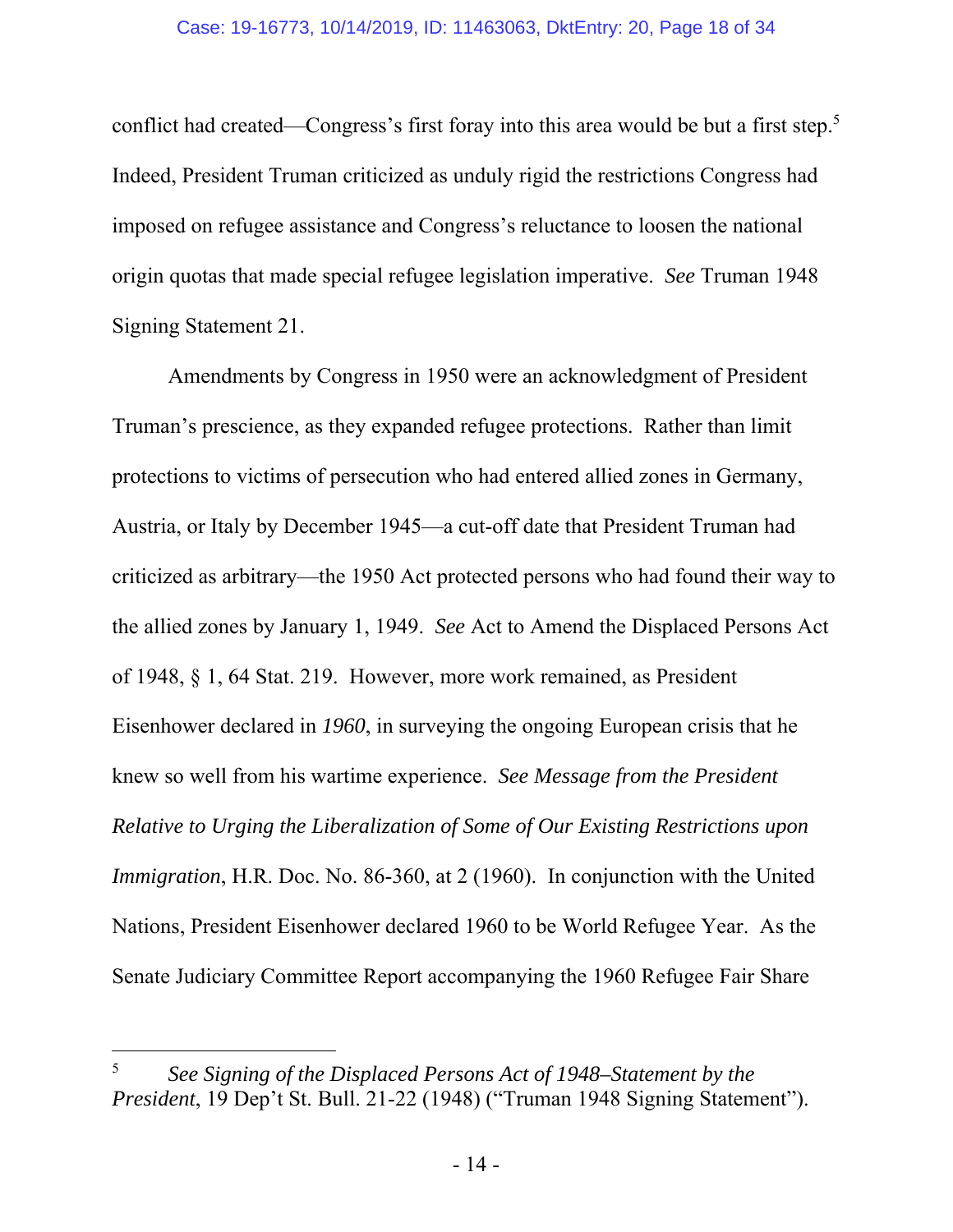Act, Pub. L. No. 86-648, 74 Stat. 504, observed, "[t]here remain in Europe at the present time a residue of displaced persons and refugees" covered by the UNHCR's *1950* mandate. *See* S. Rep. No. 86-1651, at 5 (1960).

Addressing this persistent "residue" required an "internationally concerted effort … to find resettlement opportunities." S. Rep. No. 86-1651, at 5-6. Congress's "primary purpose," which it shared with the United Nations, was to "close the several refugee camps still maintained after the *15 years* which have elapsed since the end of World War II." *Id.* at 6 (emphasis added). The need for continued congressional action 15 years after the end of the war illustrated the difficulty of the resettlement task. Indeed, the ongoing need to address refugees' persistent problems is the ineluctable backdrop for all firm resettlement efforts.

#### **D. Case Law And Current Statute And Regulations**

For many years following *Rosenberg*, firm resettlement was guided by case law and regulations promulgated by the INS. Adjudicators at that time could consider firm resettlement as a factor when deciding if they should grant asylum in the exercise of discretion. In other words, firm resettlement was not a categorical bar. In *Matter of Salim*, 18 I&N Dec. 311 (BIA 1982), the Board of Immigration Appeals referred to regulations used by District Directors in making discretionary determinations: "[The] District Director shall consider all relevant factors such as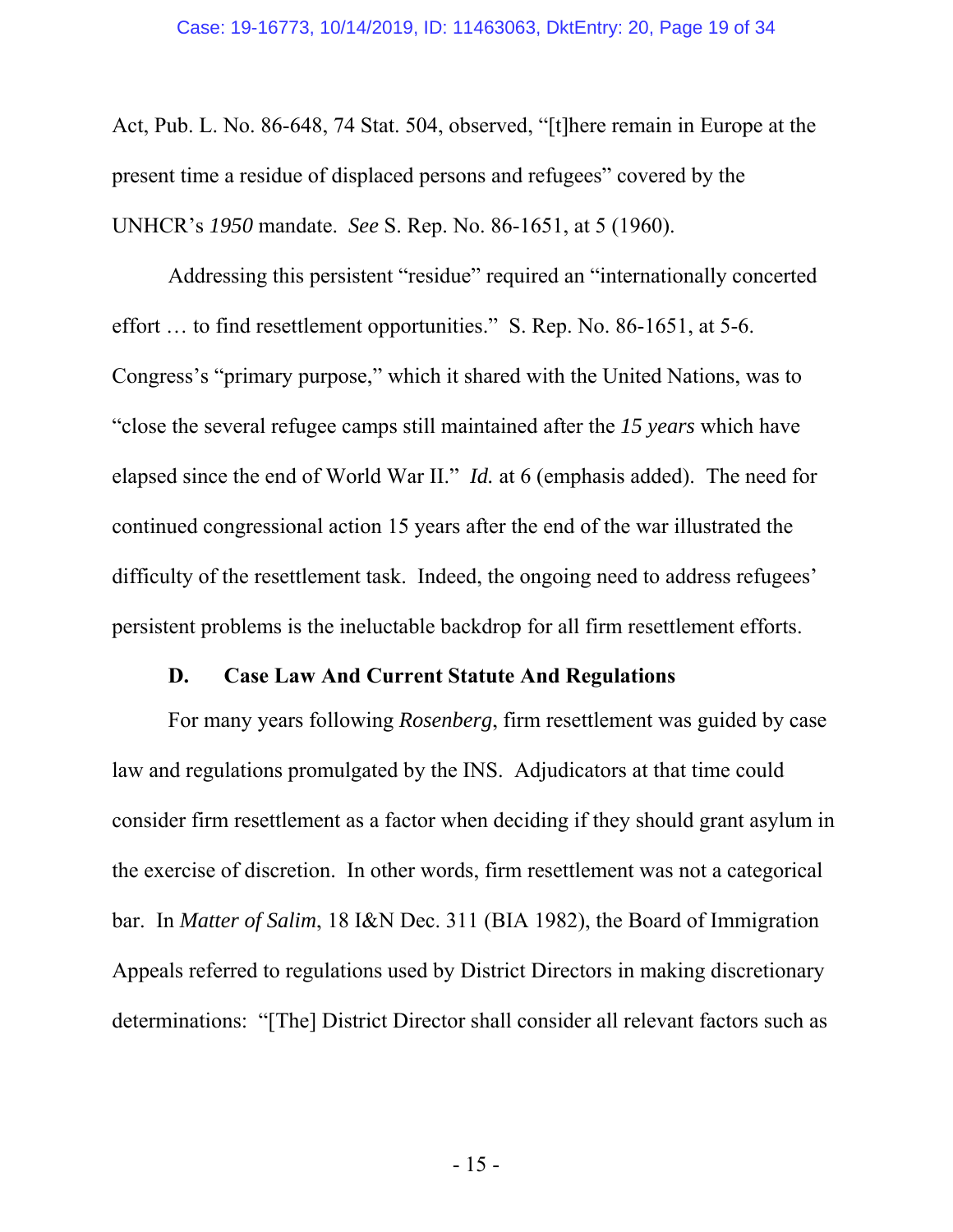whether an outstanding offer of resettlement is available to the applicant in a third country and the public interest involved in the specific case." *Id.* at 315.

Five years later, in *Matter of Pula*, 19 I&N Dec. 467 (BIA 1987),<sup>6</sup> during a time when "firm resettlement" or passage into a third country were still discretionary factors, the Board set an important standard:

Instead of focusing only on the circumvention of orderly refugee procedures, the totality of the circumstances and actions of an alien in his flight from the country where he fears persecution should be examined in determining whether a favorable exercise of discretion is warranted. … [T]he length of time the alien remained in a third country, and his living conditions, safety, and potential for long-term residency there are also relevant. … [T]he danger of persecution should generally outweigh all but the most egregious of adverse factors.

*Id.* at 473-474.

-

It was not until 1996 that Congress created a statutory provision governing firm resettlement, which reinforced the doctrine's longtime values of permanence and safety. The current language of the INA reads: "An applicant is ineligible for asylum if the applicant "was firmly resettled in another country prior to arriving in the United States." 8 U.S.C.  $\S$  1158(b)(2)(A)(vi). And in 2000, INS published the following regulations defining "firm resettlement": "An alien is considered to be firmly resettled if, prior to arrival in the United States, he or she entered into

<sup>6</sup> *Matter of Pula* was superseded in part by statute on other grounds as recognized in *Andriasian v. INS*, 180 F.3d 1033, 1043-1044 & n.17 (9th Cir. 1999).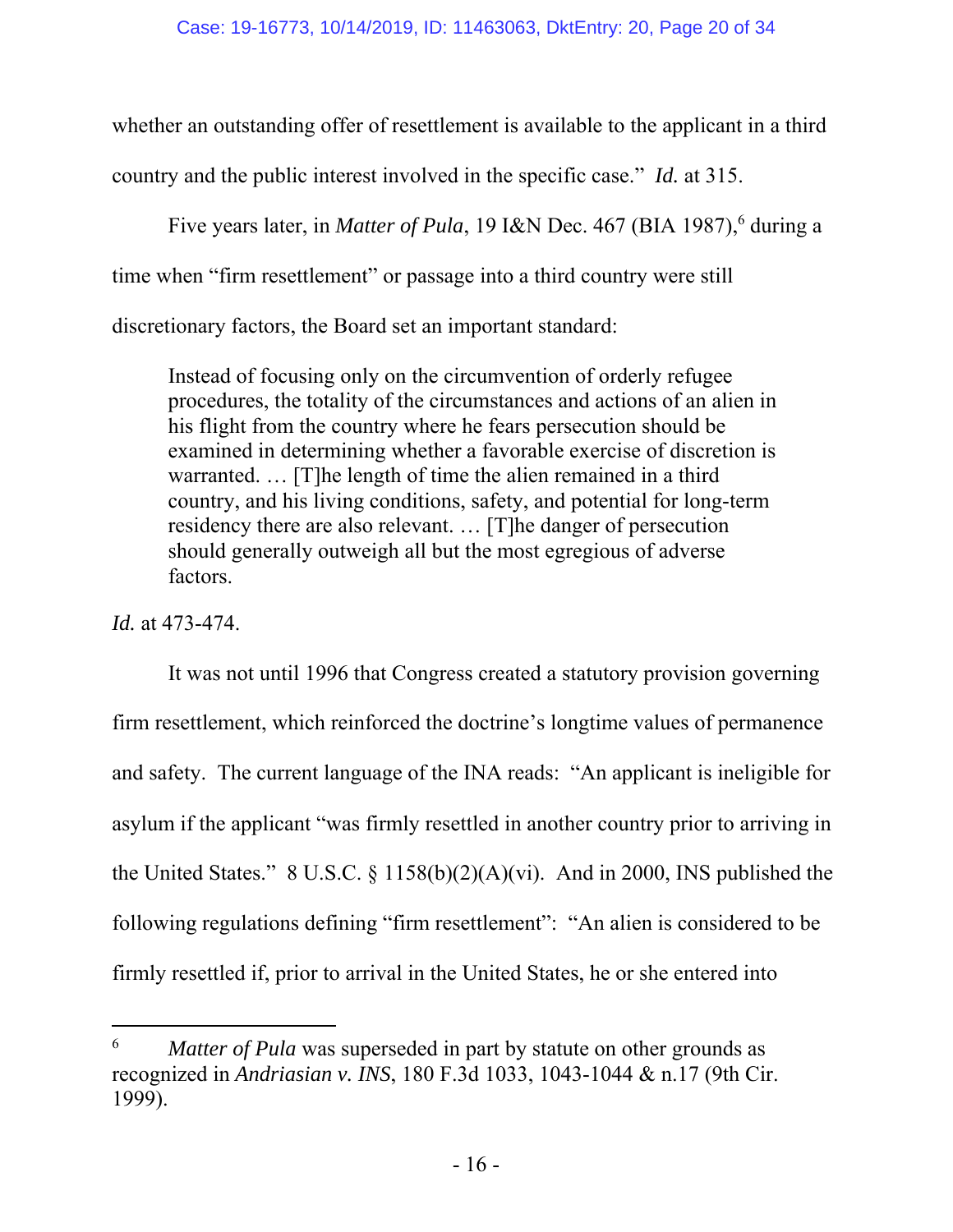#### Case: 19-16773, 10/14/2019, ID: 11463063, DktEntry: 20, Page 21 of 34

another country with, or while in that country received, an offer of permanent resident status, citizenship, or some other type of permanent resettlement." 8 C.F.R. § 208.15. In order for the firm resettlement doctrine to be triggered, the government must at a minimum prove that an asylum applicant has an offer of permanent residency from a third country. *See Matter of A-G-G-*, 25 I&N Dec. 486, 494 (BIA 2011).

The regulations also include two exceptions to the offer test: "(a) That his or her entry into that country was a necessary consequence of his or her flight from persecution, that he or she remained in that country only as long as was necessary to arrange onward travel, and that he or she did not establish significant ties in that country; or (b) That the conditions of his or her residence in that country were so substantially and consciously restricted by the authority of the country of refuge that he or she was not in fact resettled." 8 C.F.R. § 208.15. Even in situations where the noncitizen has received an offer of permanent residence, then, the first exception underscores an intent to protect those who passed through a third country during the course of their flight and entry into the United States. In the case of asylum seekers affected by the new third country asylum rule, the vast majority are passing through Mexico as a "necessary consequence" of their flight from persecution and have remained only as long as necessary.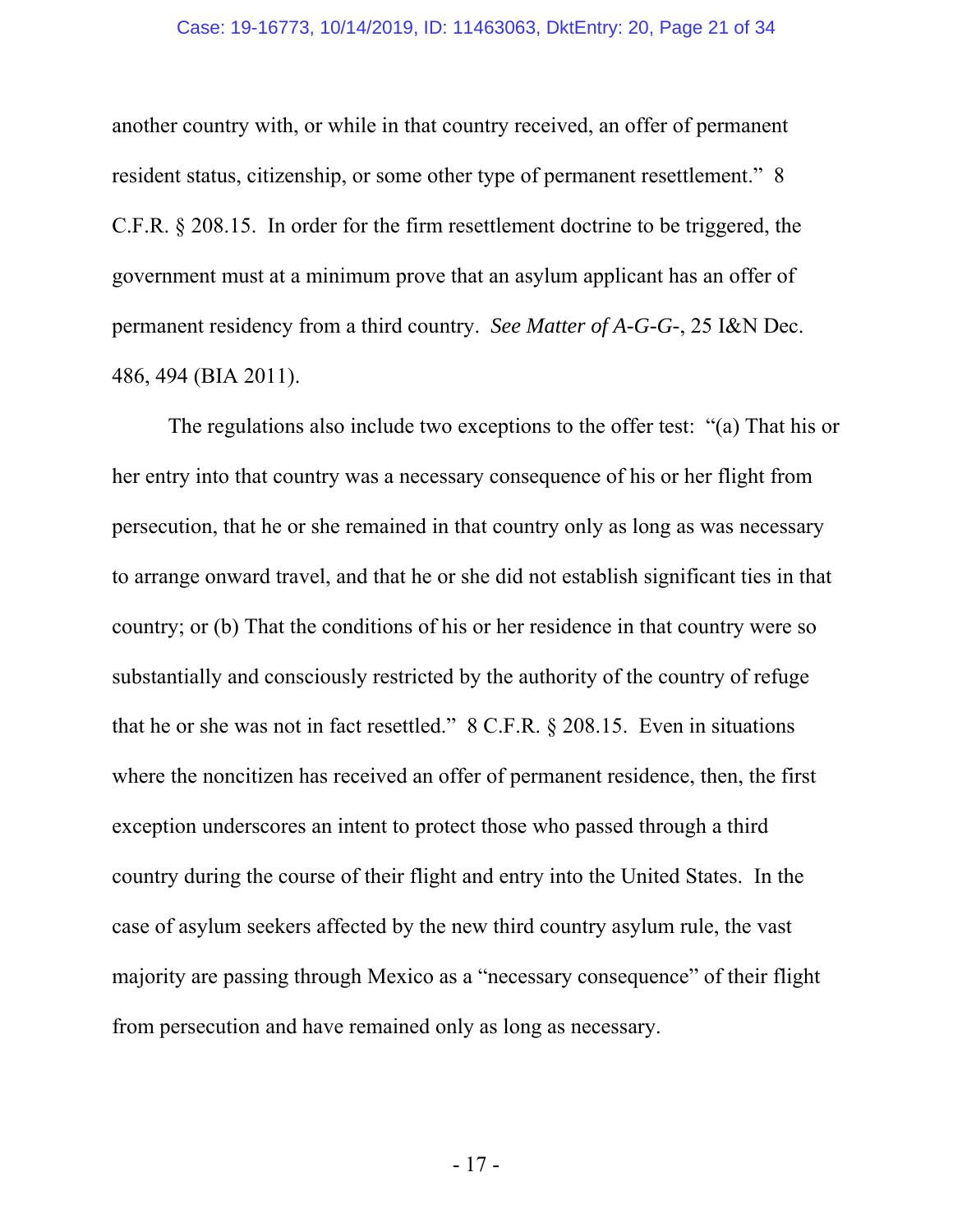By issuing the third country asylum rule, the government has in one fell swoop decimated these finely crafted exceptions, as well as the firm resettlement doctrine's focus on safety and permanence. Indeed, the new rule devastates the overall system of asylum adjudication established by Congress, precluding asylum for anyone who has entered or sought to enter the country at the southern border. It strains credulity to believe that Congress would have regarded such a sea change in asylum adjudication as "consistent with this section."  $8 \text{ U.S.C.} \$   $1158(b)(2)(C)$ .

#### **IV. THE THIRD COUNTRY ASYLUM RULE FAILS TO MEET THE RIGOROUS CRITERIA REQUIRED FOR SAFE THIRD COUNTRY AGREEMENTS**

Just as the third country rule sidesteps the constraints of the well-established definition of firm resettlement, the new rule subverts the safe third country agreements authorized by Congress in 8 U.S.C. § 1158(a)(2)(A). The United States has been exceptionally sparing in entering into such agreements, concluding a pact with only one country: Canada. *See* Agreement on Safe Third Country, U.S.-Can., Dec. 5, 2002 ("Canada Third Country Agreement"), *supra* note 2. That agreement features exhaustive safeguards for asylum seekers and methodical monitoring from both parties to ensure that removal of foreign nationals under the agreement will comply with Congress's goal of protection from persecution and "access to a full and fair procedure for determining a claim to asylum." 8 U.S.C.  $\S 1158(a)(2)(A)$ . The new rule circumvents all of these protections.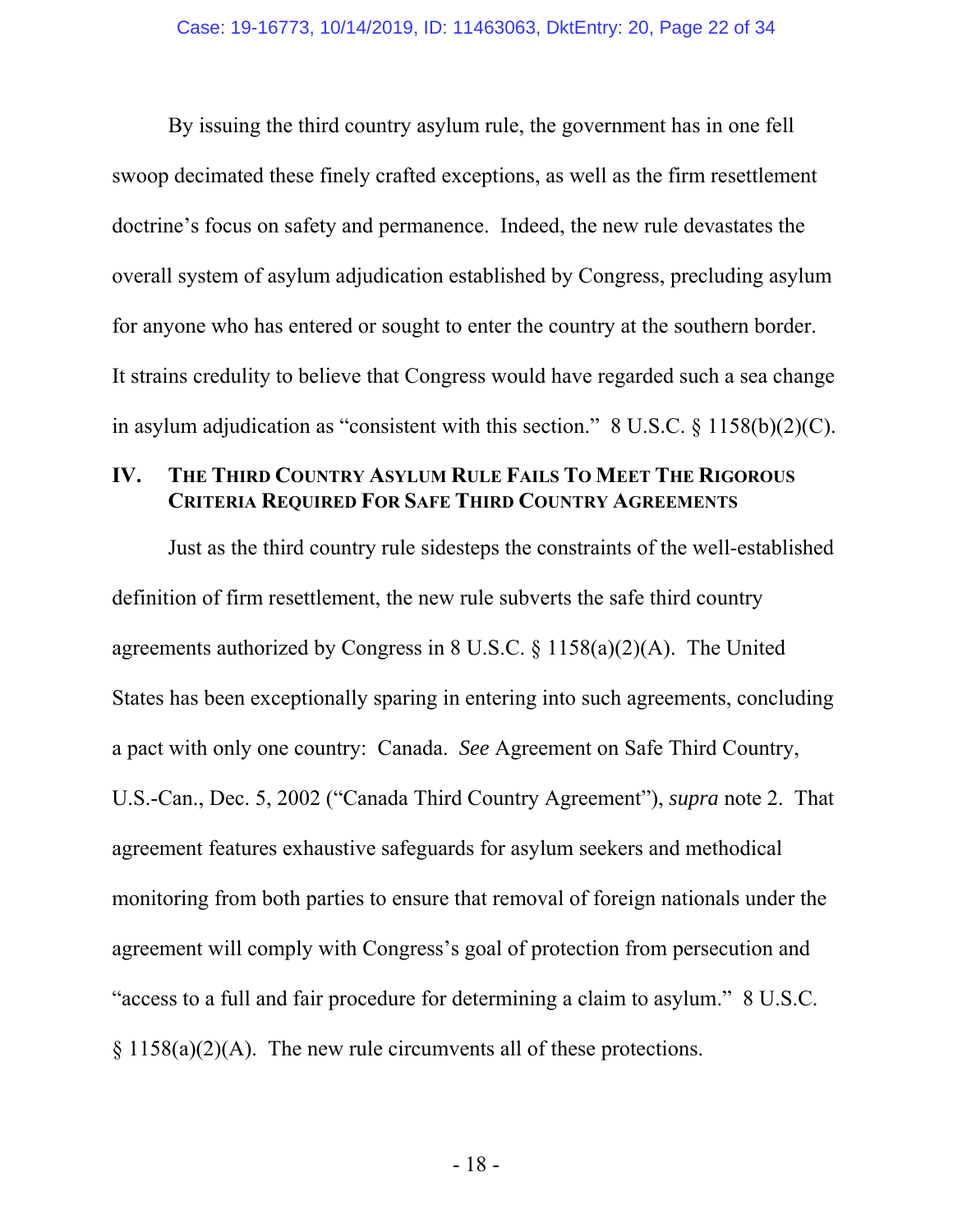The Canada Third Country Agreement is a lengthy, detailed memorandum of understanding that expressly refers to the respective countries' "generous systems of refugee protection … [and] traditions of assistance to refugees and displaced persons abroad, consistent with the principles of international solidarity that underpin the international refugee protection system." Canada Third Country Agreement (Preamble). Each party asserted that it was "determined to safeguard … access to a full and fair refugee status determination procedure." *Id.* For example, the agreement requires each party to afford an opportunity to each claimant to have an agent of her choice present at appropriate phases of proceedings. *See id.* (Statement of Principles No. 1).

In addition, each party will provide: (1) "an opportunity for the applicant to understand the basis for the proposed determination"; (2) a chance to correct the record and offer further information; and (3) review by an independent decisionmaker. Canada Third Country Agreement (Statement of Principles No. 4). Both Canada and the United States have also committed to a latticework of oversight mechanisms. In Canada's case, these mechanisms include access to Canada's Federal Court, a formal dispute resolution mechanism for the two countries, and "partnership" with the UNHCR. *See* U.S. Citizenship & Immigration Services, *Report: U.S.-Canada Safe Third Country Agreement*, Ch.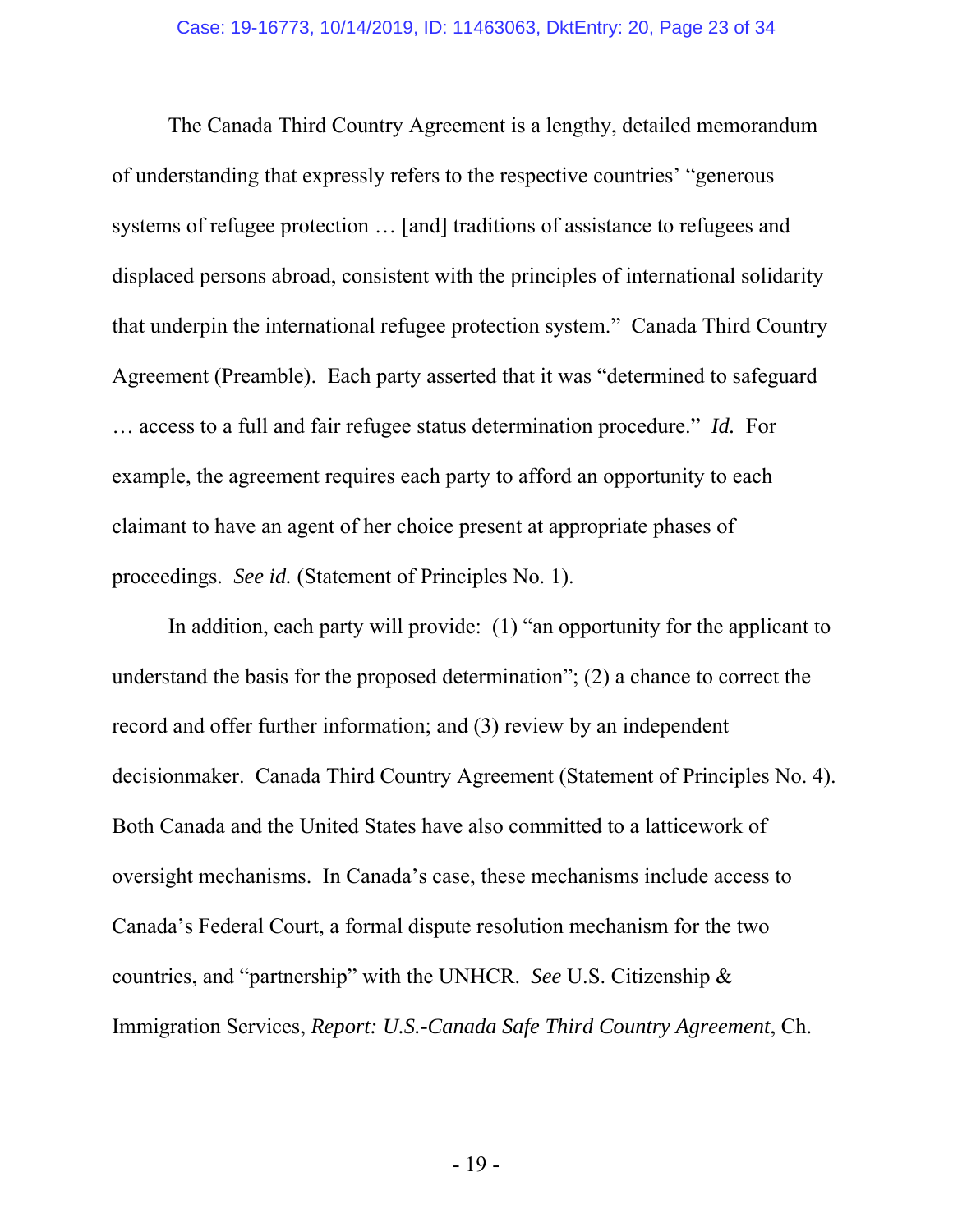4(A)(3) (Nov. 16, 2006) ("*U.S.-Canada Agreement Review*"), https://www.uscis .gov/unassigned/us-canada-safe-third-country-agreement.

The UNHCR plays an integral role in ensuring that each party will observe the fundamental tenets of refugee protection. In the first year of the agreement, the UNHCR monitored implementation. *U.S.-Canada Agreement Review*, Ch. 4(A)(3). As might be expected, the UNHCR was hardly a rubber stamp. Indeed, when Canada implemented measures that included summary transfer back to the United States during "surges" in the volume of refugee claims, the UNHCR pushed back, cautioning that such transfers could result in the return of bona fide refugees to home countries where they faced persecution. *Id*. at Ch. 4(B)(1)(v). Acknowledging the UNHCR's concern, Canada agreed to abandon the summary process in all but "extraordinary situations," where consultation with senior officials was required.

In sum, the Canada Third Country Agreement pooled the efforts of two states with longtime commitments to the rule of law. It relied on close collaboration with UNHCR, the world's leader on refugee protections. Moreover, it provided a systematic process for adjudication of exceptions to the agreement, backed up by strong procedural protections and consultation with established outside actors.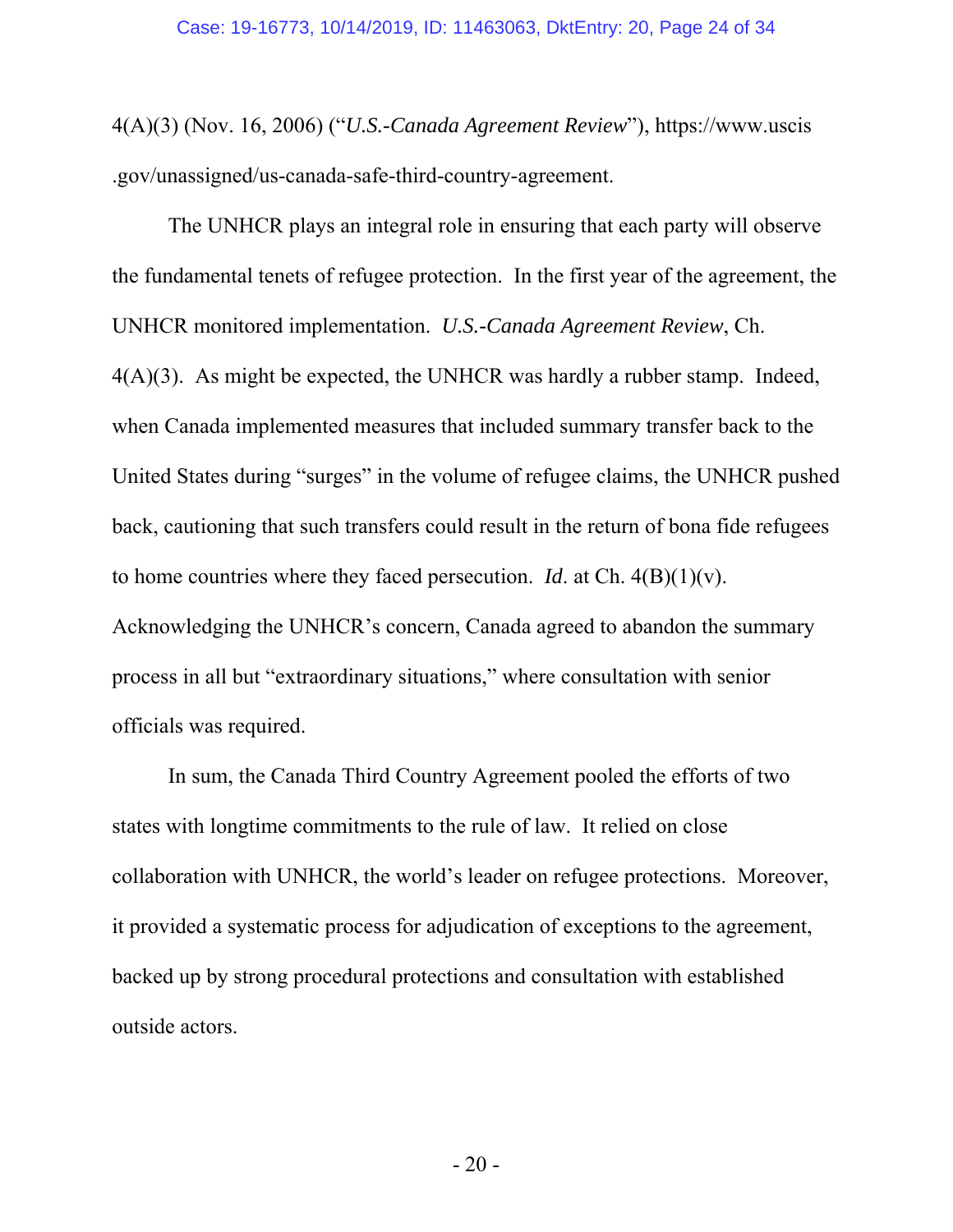Unlike the safe third country agreements authorized under  $\S 1158$ , the new third country asylum rule does not entail an agreement between states or U.S. findings that a third country will be safe for refugees and will employ "full and fair" procedures in adjudicating asylum or other protection. Instead, the rule bars asylum for those who have not filed for protection in a third country, without any bilateral agreement or findings about whether that country can protect asylum seekers from persecution or establish a fair and thorough system for adjudicating asylum claims. Under the new rule, mere ratification of the principal international agreements on refugees suffices to wipe out otherwise meritorious claims, despite the marked variations noted by the district court in the fairness of third countries' asylum procedures as well as the status and safety they provide to refugees. *See East Bay Sanctuary Covenant v. Barr*, 385 F. Supp. 3d 922, 952-955 (N.D. Cal. 2019).

The new rule's departure from previous practice surrounding the United States' current safe third country agreement with Canada—the one and only such agreement to date—is even more pronounced. The new rule contains none of the safeguards of that robust agreement. For example, the new rule does not mandate consultation with rigorous interlocutors such as the UNHCR, who have decades of experience in assessing refugees' claims dating back to the aftermath of World War II. Indeed, as the district court observed, the UNHCR has identified "strong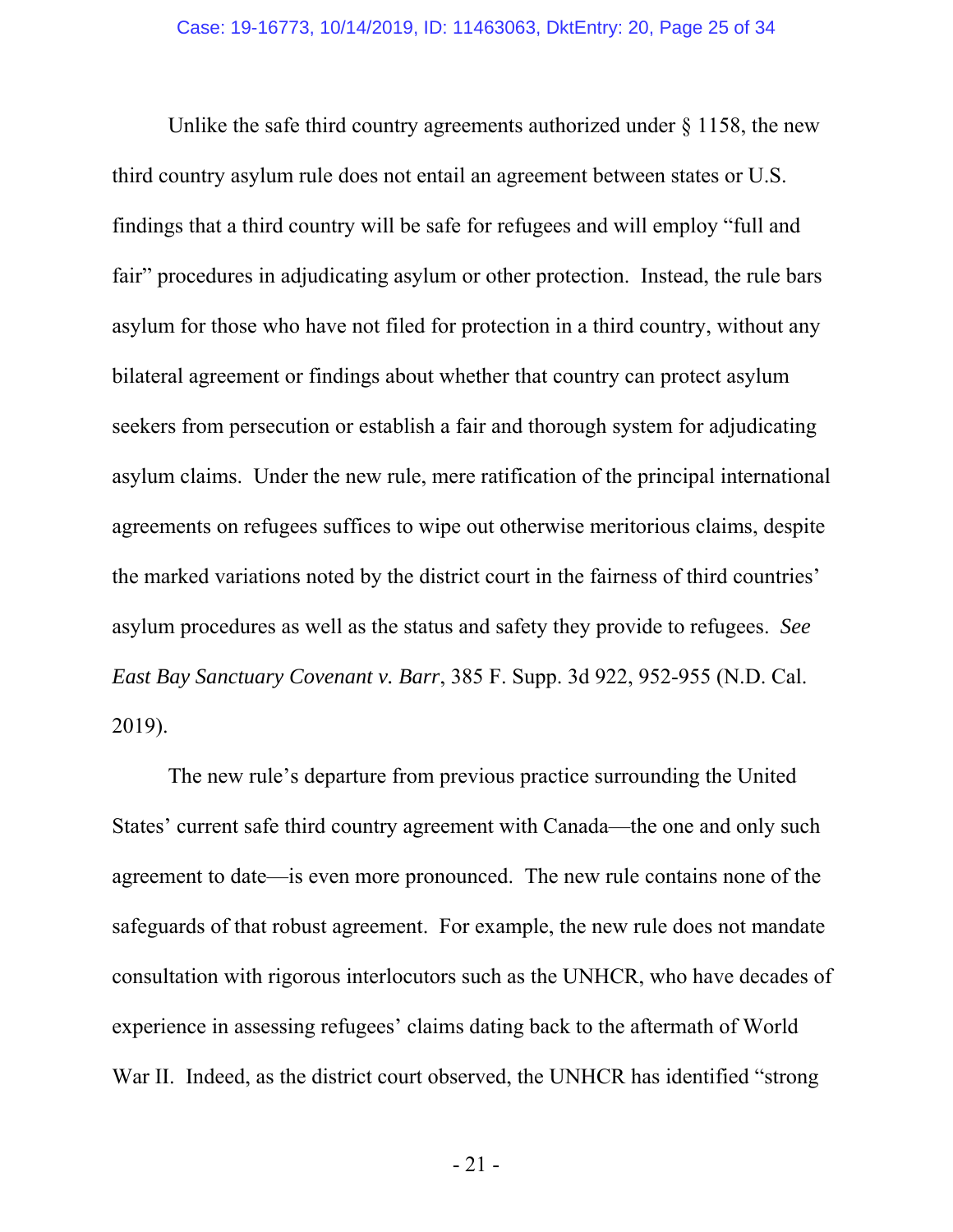#### Case: 19-16773, 10/14/2019, ID: 11463063, DktEntry: 20, Page 26 of 34

obstacles to accessing the asylum procedure" in Mexico—the third country most relevant to the new rule. *East Bay*, 385 F. Supp. 3d at 954. Those obstacles include the "'absence of proper protection screening protocols'" such as the U.S. "credible fear" process, the need for claimants to take "'dangerous routes'" controlled by criminal gangs to reach asylum offices, and the risk of "'sexual and gender-based violence'" for women and girls. *Id.* 

In Mexico and elsewhere, the new rule would consign asylum seekers seeking refuge in the United States to physical danger and unreliable legal procedures. Far from being "consistent" with the INA's asylum provision, this dire result would vitiate the comprehensive scheme of refugee protection crafted by Congress.

Tellingly, the government does not even attempt to argue that its third country rule includes the safeguards of either safe third country agreements or firm resettlement under § 1158. Instead of asking whether the new rule undermines the effect of the specific provisions that Congress enacted, *RadLAX*, 566 U.S. at 645, appellants ask only whether the INA expressly "prohibits [the] rule." U.S. Br. 3 (Dkt. 34-1). That narrow test for inconsistency does not fit the specificity canon, which—like all interpretive canons—applies precisely when the text does not provide a clear answer. Scalia & Garner, *Reading Law* 59 (noting that "[p]rinciples of interpretation are guides to solving the puzzle of textual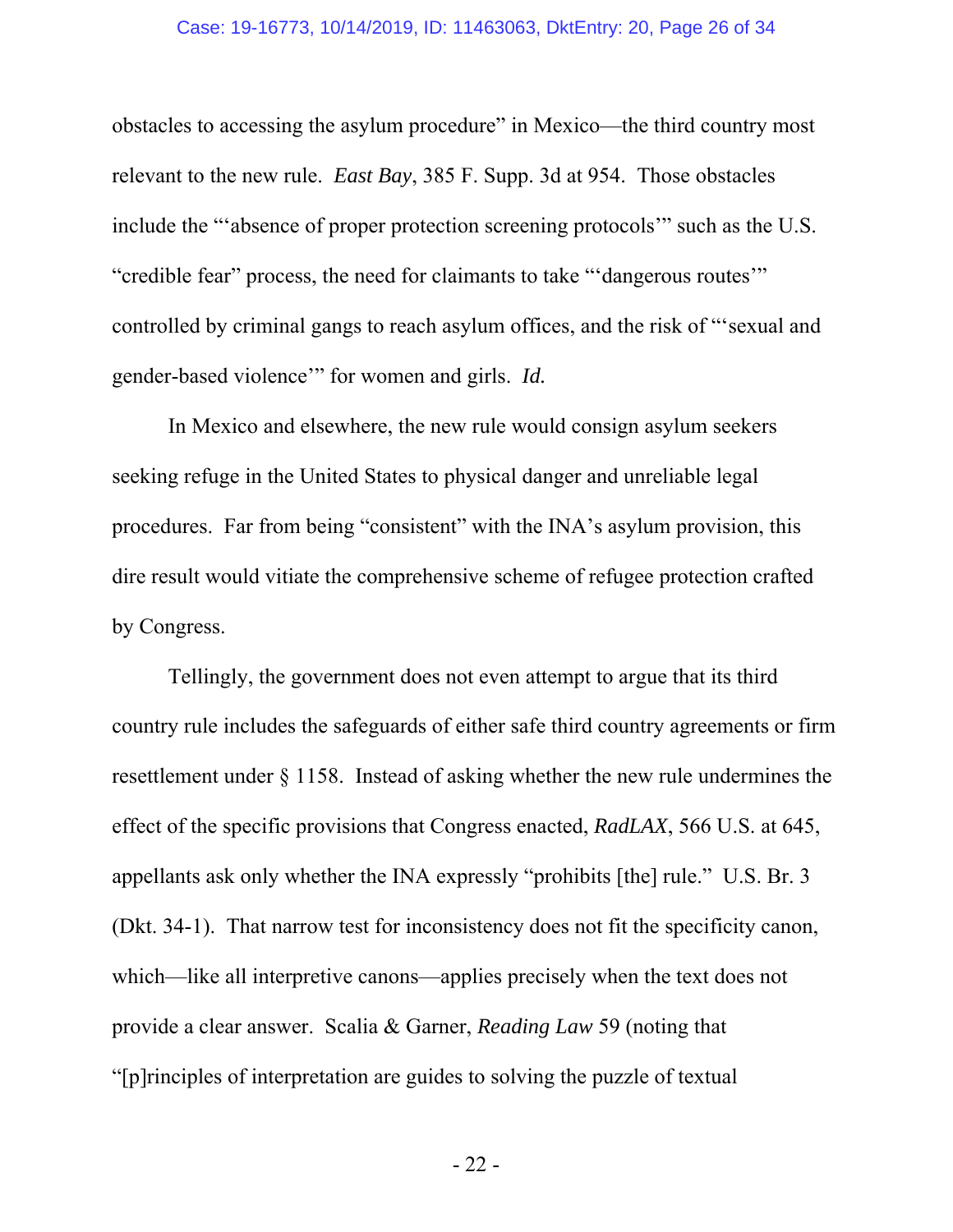meaning"); *see also id.* at 183 (specificity canon operates "when conflicting provisions simply cannot be reconciled"). Indeed, resort to the canon is unnecessary when a statute *expressly prohibits* the proposed rule. Instead, the touchstone for the specificity canon is the new categorical rule's *effects*, which would disrupt Congress's handiwork on asylum adjudication.

The new rule's categorical approach undermines the effect of the INA's limitations on safe third country agreements and firm resettlement and therefore disrupts Congress's comprehensive framework for asylum protection. It thus exceeds the government's discretion under 8 U.S.C. § 1158(b)(2)(C) to promulgate only rules that are "consistent with" the INA's asylum provision.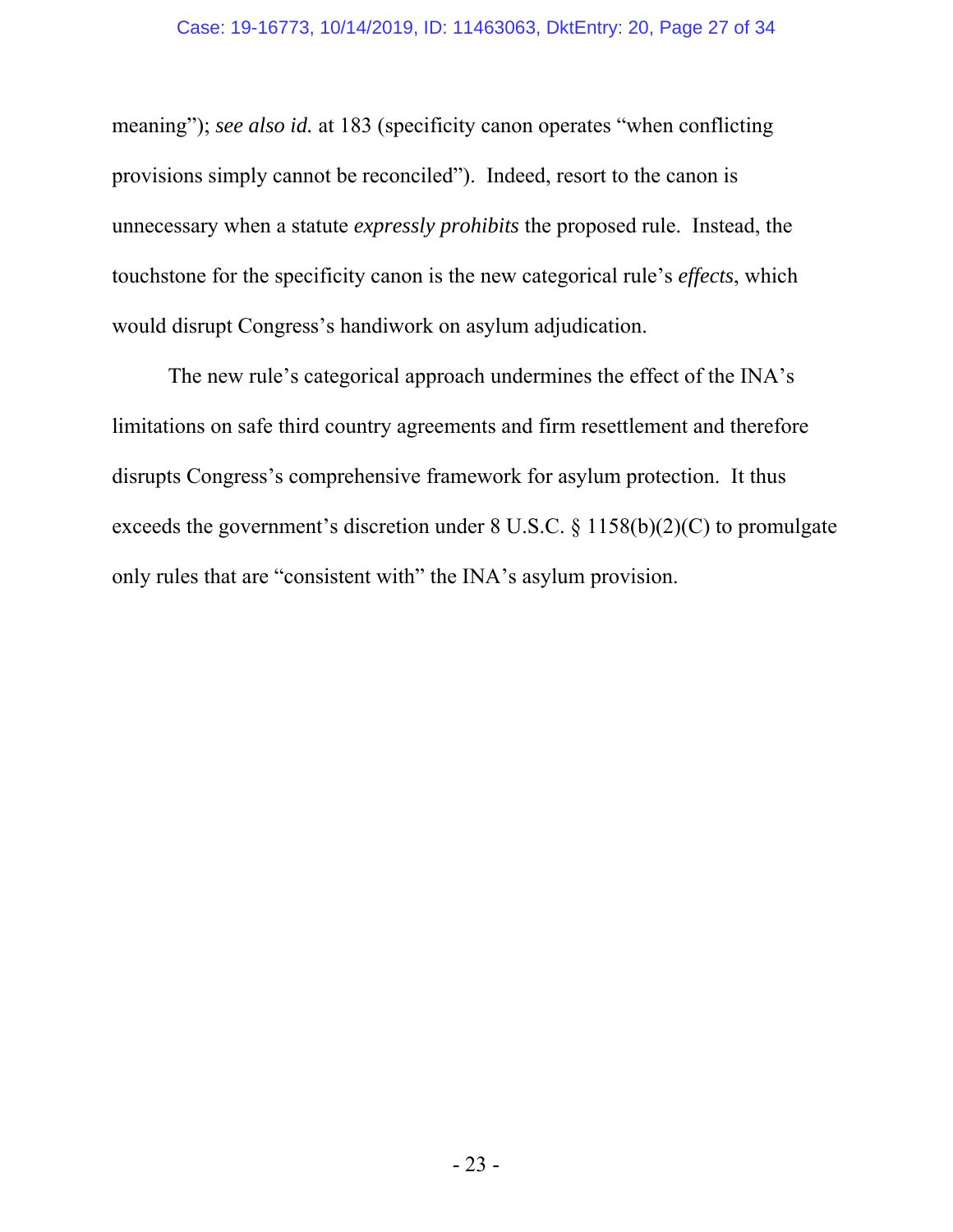Case: 19-16773, 10/14/2019, ID: 11463063, DktEntry: 20, Page 28 of 34

## **CONCLUSION**

For the aforementioned reasons, this Court should uphold the preliminary

injunction against the third country asylum rule issued by the district court.

Respectfully submitted,

PETER S. MARGULIES ROGER WILLIAMS UNIVERSITY SCHOOL OF LAW\* 10 Metacom Avenue Bristol, RI 02809 (401) 254-4564

SHOBA SIVAPRASAD WADHIA PENN STATE LAW\* 329 Innovation Blvd., Suite 118 University Park, PA 16802 (814) 865-3823

October 14, 2019

/s/ Alan E. Schoenfeld ALAN E. SCHOENFELD TARA E. LEVENS WILMER CUTLER PICKERING HALE AND DORR LLP 7 World Trade Center 250 Greenwich Street New York, NY 10007 alan.schoenfeld@wilmerhale.com (212) 230-8800

 $\overline{a}$ \* University affiliations are listed solely for informational purposes.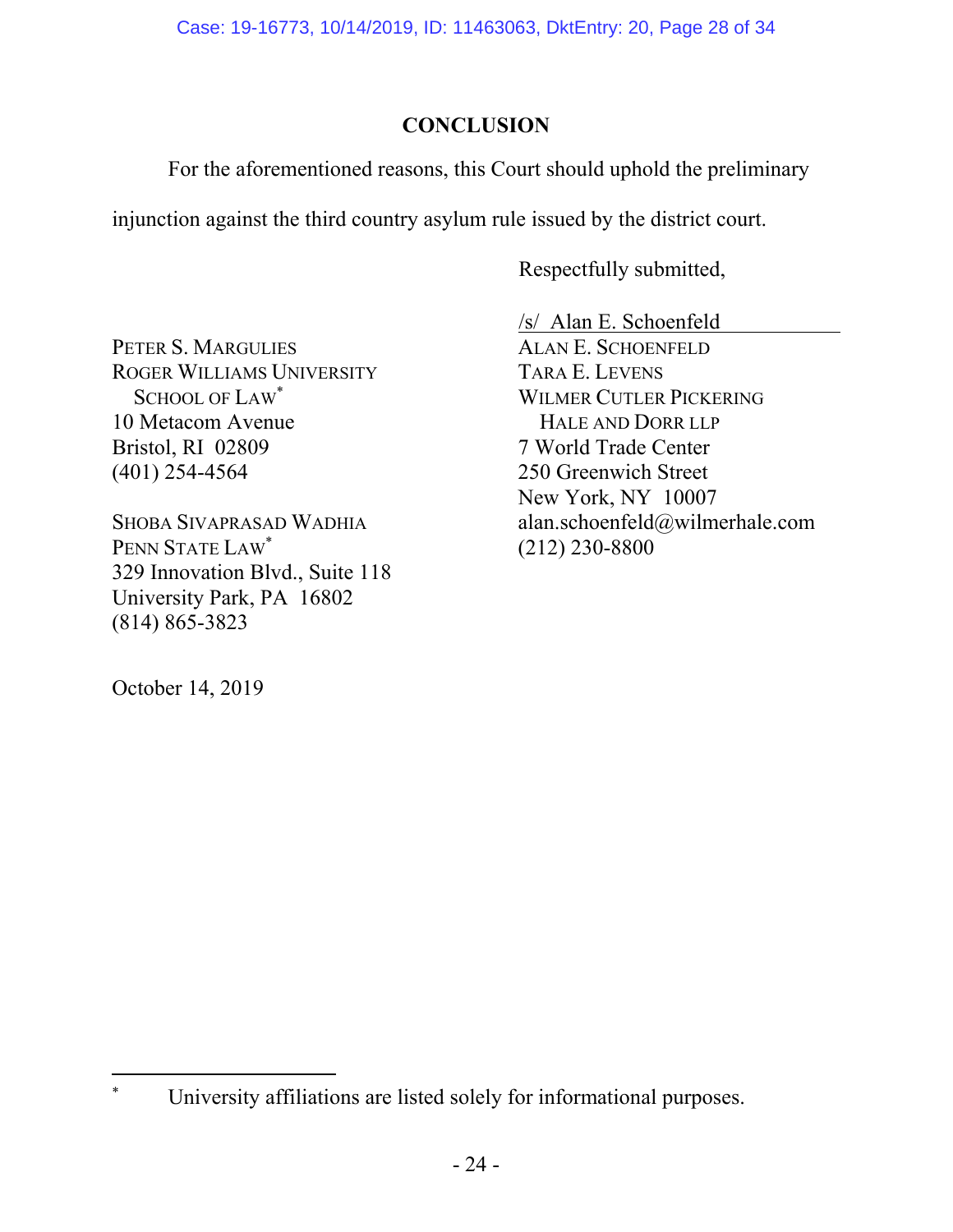## UNITED STATES COURT OF APPEALS **FOR THE NINTH CIRCUIT**

#### Form 8. Certificate of Compliance for Briefs

Instructions for this form: http://www.ca9.uscourts.gov/forms/form08instructions.pdf

9th Cir. Case Number(s) 19-16487

I am the attorney or self-represented party.

This brief contains words, excluding the items exempted 5,192

by Fed. R. App. P. 32(f). The brief's type size and typeface comply with Fed. R.

App. P.  $32(a)(5)$  and (6).

I certify that this brief (select only one):

- $\circ$  complies with the word limit of Cir. R. 32-1.
- $\circ$  is a cross-appeal brief and complies with the word limit of Cir. R. 28.1-1.
- is an amicus brief and complies with the word limit of Fed. R. App. P.  $29(a)(5)$ , Cir. R. 29-2(c)(2), or Cir. R. 29-2(c)(3).
- $\circ$  is for a **death penalty** case and complies with the word limit of Cir. R. 32-4.
- complies with the longer length limit permitted by Cir. R. 32-2(b) because  $\circ$ (select only one):
	- $\circ$  it is a joint brief submitted by separately represented parties;
	- $\circ$  a party or parties are filing a single brief in response to multiple briefs; or
	- $\circ$  a party or parties are filing a single brief in response to a longer joint brief.
- complies with the length limit designated by court order dated
- $\circ$  is accompanied by a motion to file a longer brief pursuant to Cir. R. 32-2(a).

/s/ Alan E. Schoenfeld **Signature** 

Date October 14, 2019

(use "s/[typed name]" to sign electronically-filed documents)

Feedback or questions about this form? Email us at forms@ca9.uscourts.gov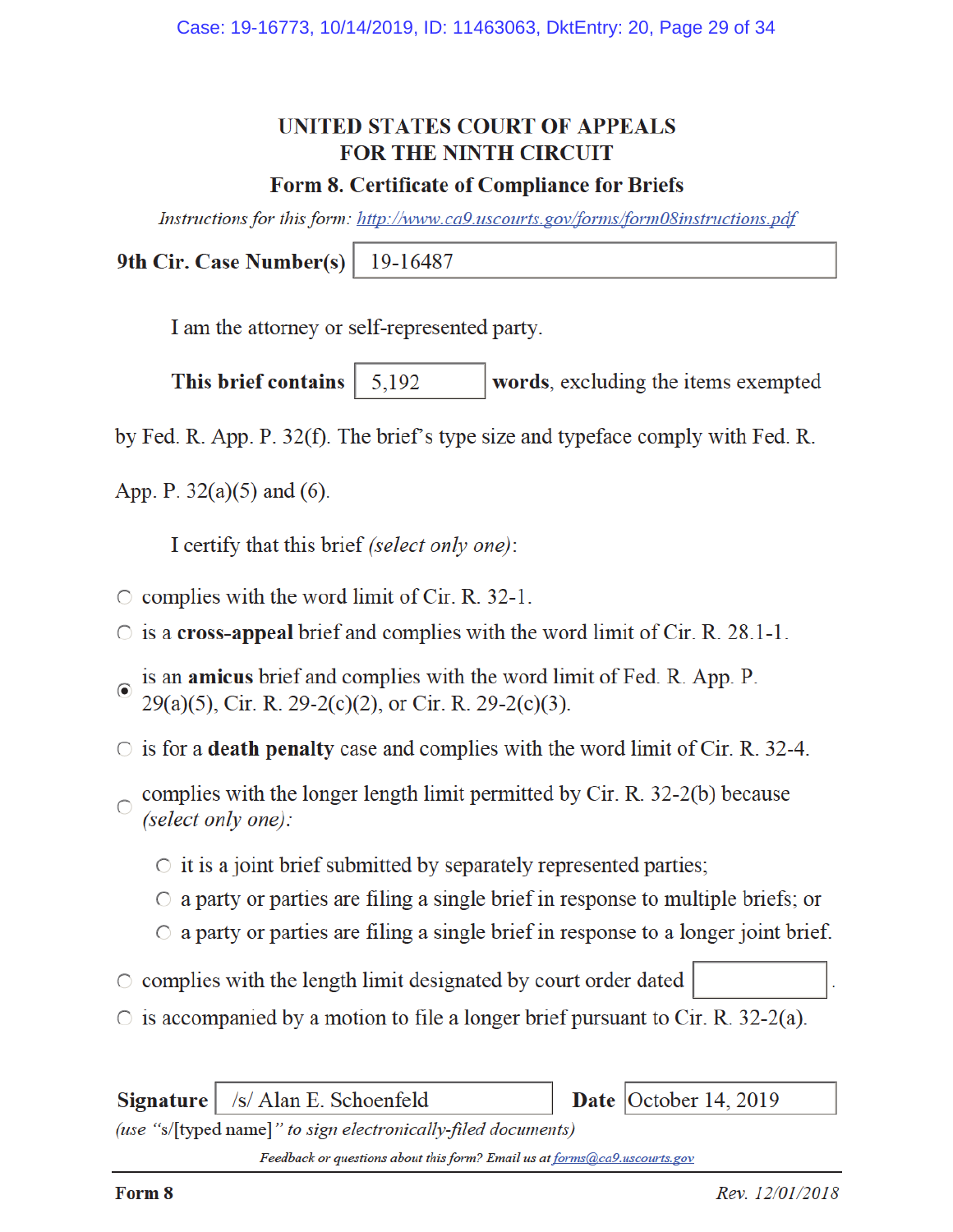Case: 19-16773, 10/14/2019, ID: 11463063, DktEntry: 20, Page 30 of 34

# **APPENDIX**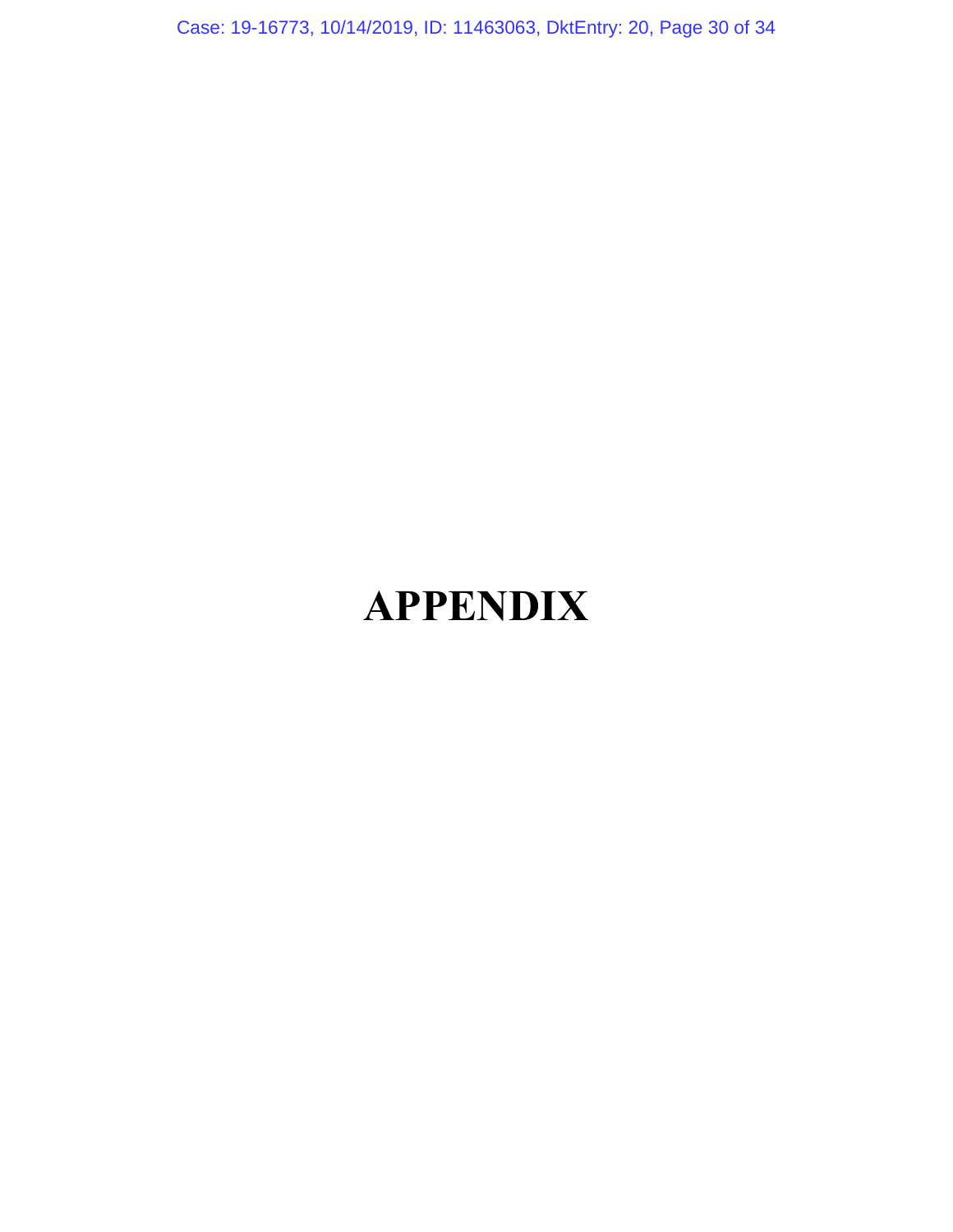## **INDEX OF AMICI**<sup>1</sup>

- Raquel Aldana, UC Davis School of Law
- Deborah Anker, Harvard Law School
- Sabrineh Ardalan, Harvard Law School
- David C. Baluarte, Washington and Lee University School of Law
- Angela M. Banks, Arizona State University Sandra Day O'Connor College of Law
- Jon Bauer, University of Connecticut School of Law
- Lenni B. Benson, New York Law School
- Jason A. Cade, University of Georgia School of Law
- Jennifer M. Chacón, UCLA School of Law
- Gabriel "Jack" Chin, UC Davis School of Law
- Michael J. Churgin, The University of Texas at Austin School of Law
- Holly S. Cooper, UC Davis School of Law
- Rose Cuison-Villazor, Rutgers Law School
- Ingrid V. Eagly, UCLA School of Law
- Stella Burch Elias, University of Iowa College of Law
- Kate Evans, Duke University School of Law
- Jill E. Family, Widener University Commonwealth Law School

Niels W. Frenzen, USC Gould School of Law

 $\overline{a}$ 

<sup>1</sup> University affiliations are listed solely for informational purposes.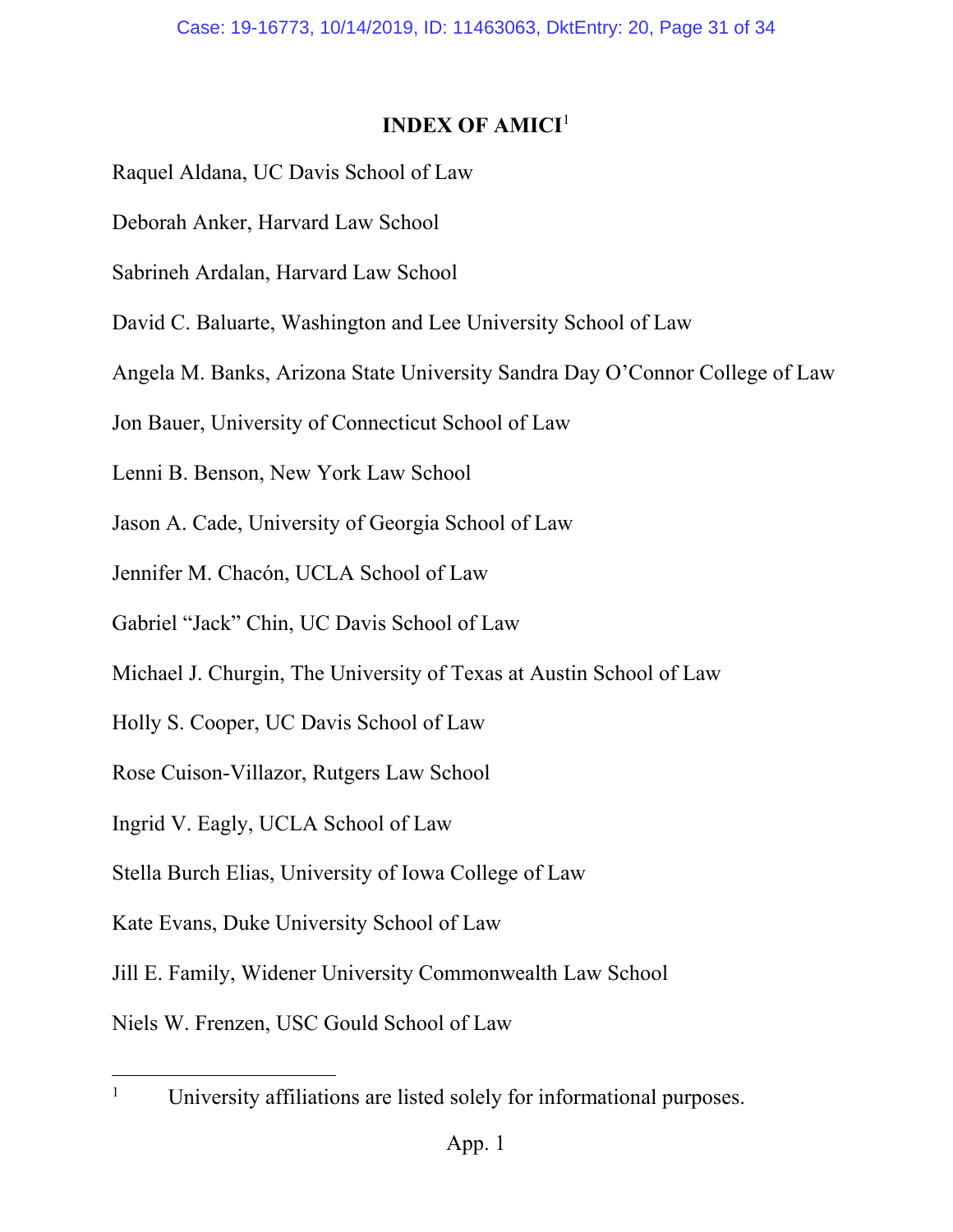Maryellen Fullerton, Brooklyn Law School Lauren Gilbert, St. Thomas University School of Law William Gill, Lincoln Memorial University Duncan School of Law Denise L. Gilman, The University of Texas at Austin School of Law Pratheepan Gulasekaram, Santa Clara University School of Law Susan R. Gzesh, The University of Chicago Law School Lindsay M. Harris, University of the District of Columbia David A. Clarke School of Law Bill Ong Hing, University of San Francisco School of Law Geoffrey A. Hoffman, University of Houston Law Center Mary Holper, Boston College Law School Margaret Hu, Washington and Lee University School of Law Anil Kalhan, Drexel University Thomas R. Kline School of Law Daniel Kanstroom, Boston College Law School Elizabeth Keyes, University of Baltimore School of Law Jennifer Lee Koh, UC Irvine School of Law Annie Lai, UC Irvine School of Law Stephen H. Legomsky, Washington University in St. Louis School of Law Matthew Lindsay, University of Baltimore School of Law Peter S. Margulies, Roger Williams University School of Law Thomas M. McDonnell, Pace University Elisabeth Haub School of Law

#### App. 2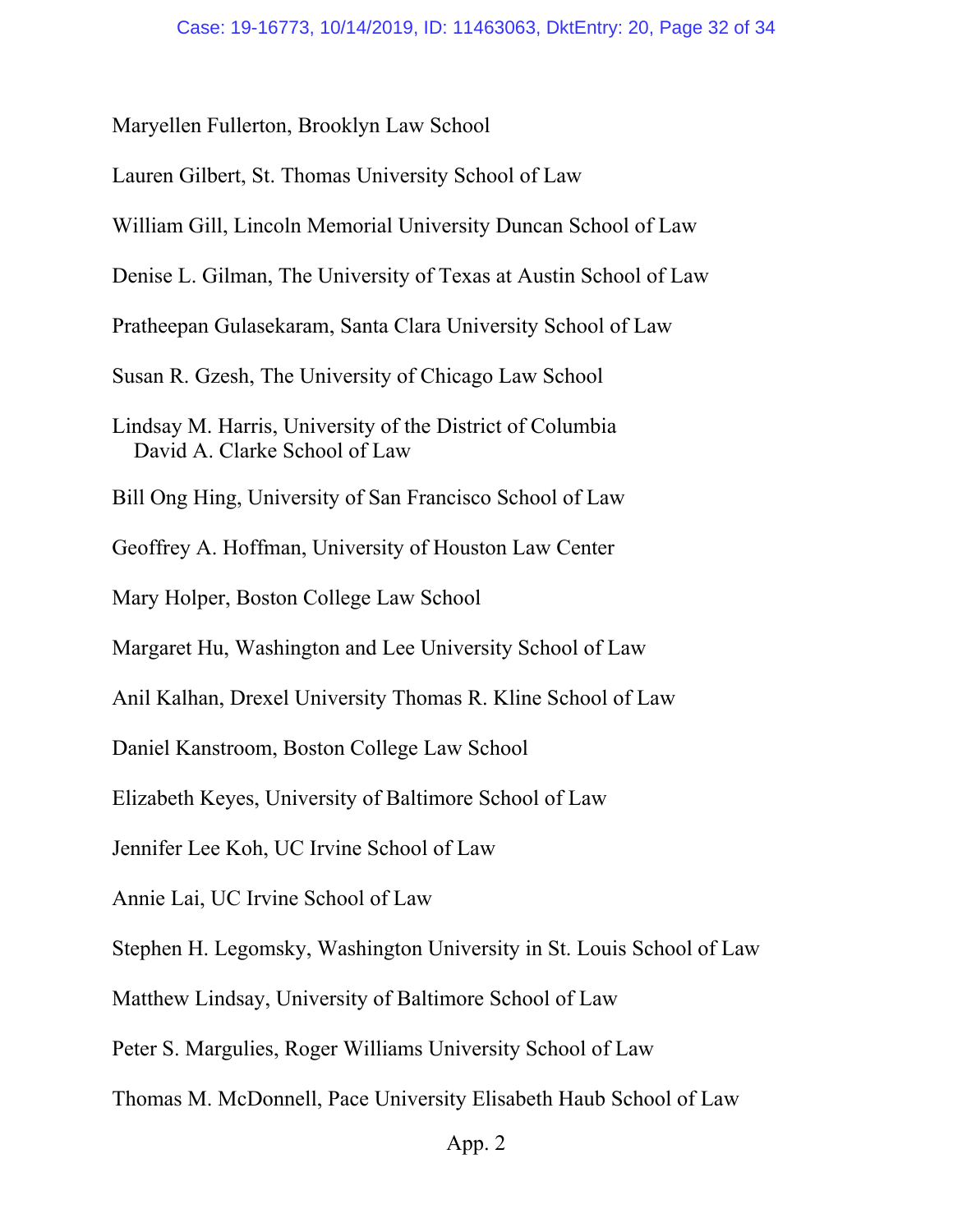M. Isabel Medina, Loyola University New Orleans College of Law Vanessa H. Merton, Pace University Elisabeth Haub School of Law Jennifer Moore, The University of New Mexico School of Law Michael A. Olivas, University of Houston Law Center Sarah H. Paoletti, University of Pennsylvania Law School Nina Rabin, UCLA School of Law Jaya Ramji-Nogales, Temple University Beasley School of Law Jayesh Rathod, American University Washington College of Law Ediberto Román, Florida International University College of Law Andrew I. Schoenholtz, Georgetown University Law Center Philip G. Schrag, Georgetown University Law Center Sarah Sherman-Stokes, Boston University School of Law Anita Sinha, American University Washington College of Law Maureen A. Sweeney, University of Maryland Francis King Carey School of Law David B. Thronson, Michigan State University College of Law Philip L. Torrey, Harvard Law School Shoba Sivaprasad Wadhia, Penn State Law Deborah M. Weissman, UNC School of Law Anna R. Welch, University of Maine School of Law